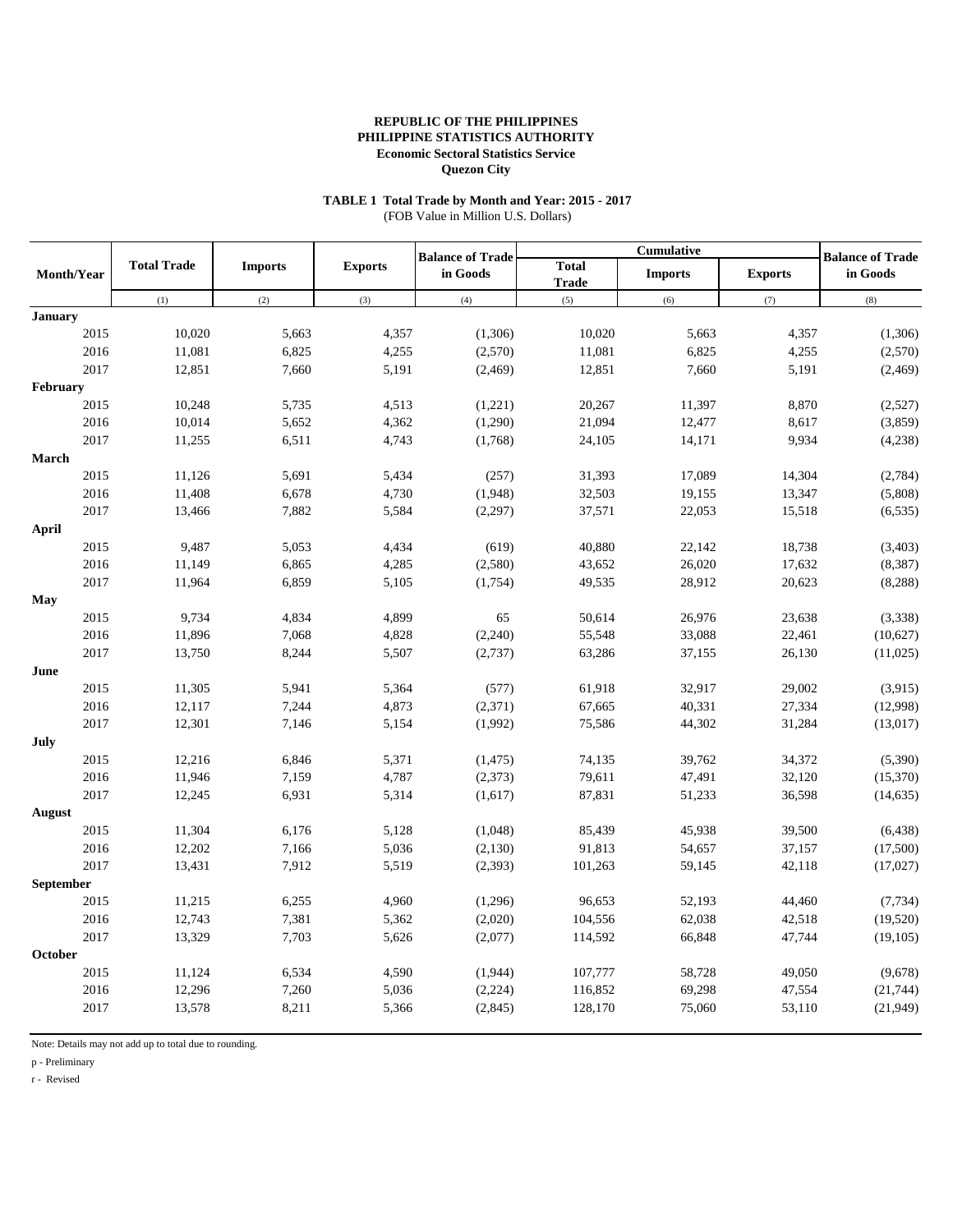## **TABLE 2 Growth Rate by Month and Year: 2015 - 2017**

|                |                    |                |                | <b>Balance of</b>        |                              |                | <b>Balance of</b> |                          |
|----------------|--------------------|----------------|----------------|--------------------------|------------------------------|----------------|-------------------|--------------------------|
| Month/Year     | <b>Total Trade</b> | <b>Imports</b> | <b>Exports</b> | <b>Trade in</b><br>Goods | <b>Total</b><br><b>Trade</b> | <b>Imports</b> | <b>Exports</b>    | <b>Trade in</b><br>Goods |
|                | (1)                | (2)            | (3)            | (4)                      | (5)                          | (6)            | (7)               | (8)                      |
| <b>January</b> |                    |                |                |                          |                              |                |                   |                          |
| 2015           | (3.3)              | (5.7)          | (0.0)          | (20.8)                   | (3.3)                        | (5.7)          | (0.0)             | (20.8)                   |
| 2016           | 10.6               | 20.5           | (2.3)          | 96.8                     | 10.6                         | 20.5           | (2.3)             | 96.8                     |
| 2017           | 16.0               | 12.2           | 22.0           | (3.9)                    | 16.0                         | 12.2           | 22.0              | (3.9)                    |
| February       |                    |                |                |                          |                              |                |                   |                          |
| 2015           | 7.8                | 18.1           | (3.0)          | 496.1                    | 2.0                          | 4.9            | (1.5)             | 36.3                     |
| 2016           | (2.3)              | (1.4)          | (3.4)          | 5.6                      | 4.1                          | 9.5            | (2.8)             | 52.7                     |
| 2017           | 12.4               | 15.2           | 8.7            | 37.1                     | 14.3                         | 13.6           | 15.3              | 9.8                      |
| March          |                    |                |                |                          |                              |                |                   |                          |
| 2015           | 3.5                | 3.7            | 3.1            | 18.4                     | 2.5                          | 4.5            | 0.2               | 34.5                     |
| 2016           | 2.5                | 17.3           | (13.0)         | 657.6                    | 3.5                          | 12.1           | (6.7)             | 108.6                    |
| 2017           | 18.0               | 18.0           | 18.1           | 17.9                     | 15.6                         | 15.1           | 16.3              | 12.5                     |
| <b>April</b>   |                    |                |                |                          |                              |                |                   |                          |
| 2015           | (4.5)              | (5.8)          | (2.8)          | (22.9)                   | $0.8\,$                      | $2.0\,$        | (0.5)             | 18.5                     |
| 2016           | 17.5               | 35.9           | (3.4)          | 316.8                    | 6.8                          | 17.5           | (5.9)             | 146.5                    |
| 2017           | 7.3                | (0.1)          | 19.1           | (32.0)                   | 13.5                         | 11.1           | 17.0              | (1.2)                    |
| May            |                    |                |                |                          |                              |                |                   |                          |
| 2015           | (11.5)             | (4.6)          | (17.4)         | (92.5)                   | (1.8)                        | 0.7            | (4.6)             | 66.1                     |
| 2016           | 22.2               | 46.2           | (1.4)          | (3,547.8)                | 9.7                          | 22.7           | (5.0)             | 218.3                    |
| 2017           | 15.6               | 16.6           | 14.0           | 22.2                     | 13.9                         | 12.3           | 16.3              | 3.7                      |
| June           |                    |                |                |                          |                              |                |                   |                          |
| 2015           | 9.9                | 23.0           | (1.8)          | (191.1)                  | 0.1                          | 4.1            | (4.1)             | 184.2                    |
| 2016           | 7.2                | 21.9           | (9.2)          | 311.0                    | 9.3                          | 22.5           | (5.8)             | 232.0                    |
| 2017           | 1.5                | (1.3)          | 5.8            | (16.0)                   | 11.7                         | 9.8            | 14.5              | 0.2                      |
| July           |                    |                |                |                          |                              |                |                   |                          |
| 2015           | 11.2               | 23.0           | (1.0)          | 961.6                    | 1.8                          | 7.0            | (3.6)             | 255.4                    |
| 2016           | (2.2)              | 4.6            | (10.9)         | 60.8                     | 7.4                          | 19.4           | (6.6)             | 185.2                    |
| 2017           | 2.5                | (3.2)          | 11.0           | (31.8)                   | 10.3                         | 7.9            | 13.9              | (4.8)                    |
| August         |                    |                |                |                          |                              |                |                   |                          |
| 2015           | (0.1)              | 5.7            | (6.3)          | 180.8                    | 1.5                          | 6.8            | (4.0)             | 240.7                    |
| 2016           | 7.9                | 16.0           | (1.8)          | 103.2                    | 7.5                          | 19.0           | (5.9)             | 171.8                    |
| 2017           | 10.1               | 10.4           | 9.6            | 12.3                     | 10.3                         | 8.2            | 13.4              | (2.7)                    |
| September      |                    |                |                |                          |                              |                |                   |                          |
| 2015           | (3.6)              | 8.2            | (15.2)         | (2,145.7)                | 0.9                          | 6.9            | (5.4)             | 323.4                    |
| 2016           | 13.6               | 18.0           | 8.1            | 55.9                     | 8.2                          | 18.9           | (4.4)             | 152.4                    |
| 2017           | 4.6                | 4.4            | 4.9            | 2.9                      | 9.6                          | 7.8            | 12.3              | (2.1)                    |
| October        |                    |                |                |                          |                              |                |                   |                          |
| 2015           | 3.6                | 16.9           | (10.8)         | 340.7                    | 1.2                          | $8.0\,$        | (5.9)             | 326.8                    |
| 2016           | 10.5               | 11.1           | 9.7            | 14.4                     | 8.4                          | 18.0           | (3.0)             | 124.7                    |
| 2017           | 10.4               | 13.1           | 6.6            | 27.9                     | 9.7                          | 8.3            | $11.7\,$          | 0.9                      |
|                |                    |                |                |                          |                              |                |                   |                          |

Note: Details may not add up to total due to rounding.

p - Preliminary

r - Revised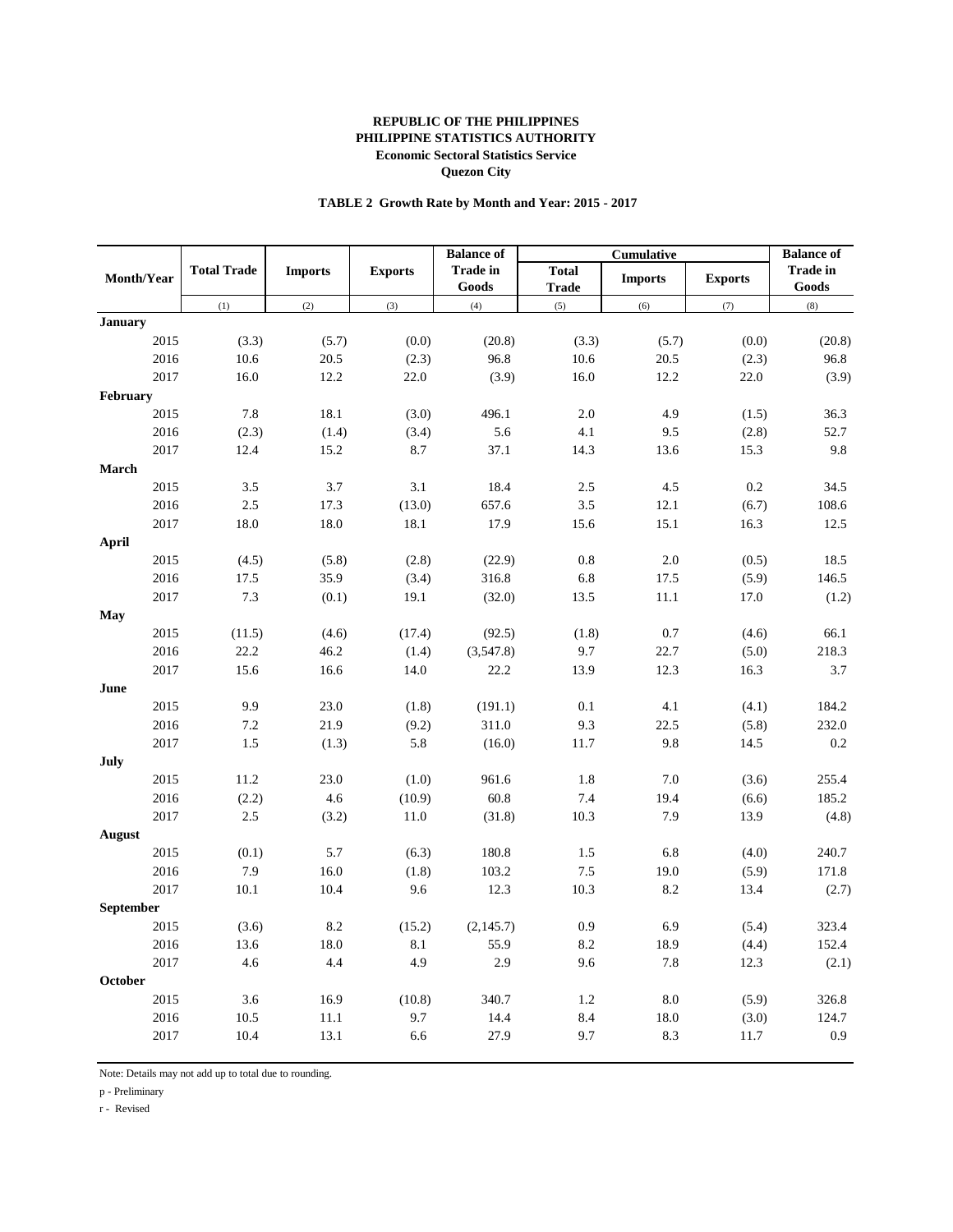# **TABLE 2 Philippine Exports by Commodity Groups October 2017 and 2016**

(FOB Value in Million U.S. Dollars)

|                | <b>Commodity Groups</b>                                                | 2017                 |            | 2016                 |            | Growth         |
|----------------|------------------------------------------------------------------------|----------------------|------------|----------------------|------------|----------------|
|                |                                                                        | October <sup>P</sup> | % Share    | October <sup>r</sup> | % Share    | Rate %         |
|                |                                                                        | (1)                  | (2)        | (3)                  | (4)        | (5)            |
|                | <b>Total Exports</b>                                                   | 5,366.46             | 100.0      | 5,036.08             | 100.0      | 6.6            |
| 1              | <b>Electronic Products</b>                                             | 2,857.00             | 53.2       | 2,510.97             | 49.9       | 13.8           |
|                | a) Components/Devices (Semiconductors)                                 | 2,080.50             | 38.8       | 1,794.57             | 35.6       | 15.9           |
|                | b) Electronic Data Processing                                          | 497.43               | 9.3        | 479.49               | 9.5        | 3.7            |
|                | c) Office Equipment                                                    | 53.14                | 1.0        | 36.82                | 0.7        | 44.3           |
|                | d) Consumer Electronics                                                | 25.37                | 0.5        | 16.43                | 0.3        | 54.4           |
|                | e) Telecommunication                                                   | 48.57                | 0.9        | 50.41                | 1.0        | (3.6)          |
|                | f) Communication/Radar                                                 | 64.88                | 1.2        | 41.47                | 0.8        | 56.4           |
|                | g) Control and Instrumentation                                         | 71.75                | 1.3        | 70.53                | 1.4        | 1.7            |
|                | h) Medical/Industrial Instrumentation                                  | 7.90                 | 0.1        | 10.35                | 0.2        | (23.7)         |
|                | i) Automotive Electronics                                              | 7.46                 | 0.1        | 10.90                | 0.2        | (31.6)         |
| 2              | Other Manufactured Goods                                               | 355.37               | 6.6        | 378.66               | 7.5        | (6.2)          |
| 3              | Machinery & Transport Equipment                                        | 184.44               | 3.4        | 254.01               | 5.0        | (27.4)         |
| $\overline{4}$ | Ignition Wiring Set and Other Wiring Sets Used in Vehicles,            |                      |            |                      |            |                |
|                | Aircrafts and Ships 1/                                                 | 161.97               | 3.0        | 176.19               | 3.5        | (8.1)          |
| 5              | Metal Components 7/                                                    | 147.76               | 2.8        | 121.21               | 2.4        | 21.9           |
| 6              | Gold 2/                                                                | 119.20               | 2.2        | 30.03                | 0.6        | 297.0          |
| $\overline{7}$ | Coconut Oil 3/                                                         | 113.23               | 2.1        | 154.74               | 3.1        | (26.8)         |
| 8              | Other Mineral Products                                                 | 109.40               | 2.0        | 91.50                | 1.8        | 19.6           |
| 9              | Bananas (Fresh)                                                        | 102.41               | 1.9        | 84.77                | 1.7        | 20.8           |
| 10             | Electronic Eqpt. and Parts                                             | 100.09               | 1.9        | 69.86                | 1.4        | 43.3           |
|                | TOP TEN EXPORTS TOTAL                                                  | 4,250.86             | 79.2       | 3,871.92             | 76.9       | 9.8            |
| 11             | Cathodes & Sections Of Cathodes, Of Refined Copper                     | 93.24                | 1.7        | 28.80                | 0.6        | 223.7          |
| 12             | Chemicals                                                              | 90.50                | 1.7        | 151.49               | 3.0        | (40.3)         |
| 13             | Woodcrafts and Furniture                                               | 77.09                | 1.4        | 232.36               | 4.6        | (66.8)         |
|                | 14 Misc. Manufactured Articles, n.e.s.                                 | 71.45                | 1.3        | 52.57                | 1.0        | 35.9           |
| 15             | Processed Food and Beverages                                           | 66.65                | 1.2        | 73.12                | 1.5        | (8.9)          |
|                | 16 Petroleum Products 4/                                               | 64.59                | 1.2        | 23.15                | 0.5        | 179.1          |
| 17             | Articles of Apparel and Clothing Accessories                           | 60.26                | 1.1        | 72.12                | 1.4        | (16.5)         |
| 18             | Special Transactions 5/                                                | 49.54                | 0.9        | 22.59                | 0.4        | 119.4          |
| 19             | Tuna 6/                                                                | 40.44                | 0.8        | 28.29                | 0.6        | 42.9           |
| 20             | <b>Travel Goods and Handbags</b>                                       | 39.83                | 0.7        | 38.93                | 0.8        | 2.3            |
| 21             | <b>Dessicated Coconut</b>                                              | 36.47                | 0.7        | 21.32                | 0.4        | 71.1           |
| 22             | Pineapple and Pineapple Products                                       | 36.04                | 0.7        | 61.77                | 1.2        | (41.6)         |
|                | 23 Other Products Manufactured from Materials Imported on              |                      |            |                      |            |                |
|                | <b>Consignment Basis</b>                                               | 34.69                | 0.6        | 37.18                | 0.7        | (6.7)          |
| 24             | Fish, fresh or preserved of which: Shrimps & Prawns                    |                      |            |                      |            |                |
|                |                                                                        | 28.14                | 0.5        | 34.18                | 0.7        | (17.7)         |
|                | 25 Processed Tropical Fruits                                           | 23.01                | 0.4        | 14.51                | 0.3        | 58.6           |
| 26             | Textile Yarns/Fabrics                                                  | 22.72                | 0.4        | 14.02                | 0.3        | 62.1           |
| 27             | Sugar                                                                  | 21.04                | 0.4        | 2.58                 | 0.1        | 716.8          |
| 28             | Non-Metallic Mineral Manufactures                                      | 20.63                | 0.4        | 8.32                 | 0.2        | 147.9          |
| 29             | <b>Unmanufactured Tobacco</b>                                          | 19.74                | 0.4        | 10.60                | 0.2        | 86.2           |
| 30<br>31       | Baby Carr., Toys, Games, and Sporting Goods<br>Seaweeds and Carageenan | 17.60<br>13.41       | 0.3<br>0.2 | 13.70<br>15.89       | 0.3<br>0.3 | 28.4<br>(15.6) |
| 32             | Shrimps and Prawns, Fresh, Chilled or Frozen                           | 13.01                | 0.2        | 6.29                 | 0.1        | 106.9          |
| 33             | Lumber                                                                 | 11.35                | 0.2        | 2.30                 | 0.0        | 393.2          |
| 34             | Iron & Steel                                                           | 10.97                | 0.2        | 9.12                 | 0.2        | 20.2           |
| 35             | <b>Activated Carbon</b>                                                | 10.15                | 0.2        | 8.81                 | 0.2        | 15.2           |
| 36             | Plywood                                                                | 9.61                 | 0.2        | 0.00                 |            |                |
| 37             | Iron Ore Agglomerates                                                  | 7.47                 | 0.1        | 16.71                | 0.3        | (55.3)         |
| 38             | Copra Oil Cake or Meal                                                 | 6.61                 | 0.1        | 3.35                 | 0.1        | 97.7           |
| 39             | Footwear                                                               | 5.75                 | 0.1        | 5.34                 | 0.1        | 7.6            |
| 40             | Natural Rubber                                                         | 5.29                 | 0.1        | 4.92                 | 0.1        | 7.6            |
| 41             | <b>Basketworks</b>                                                     | 4.48                 | 0.1        | 4.87                 | 0.1        | (8.0)          |
| 42             | Fertilizers, Manufactured                                              | 3.79                 | 0.1        | 0.58                 | 0.0        | 552.6          |
| 43             | Other Agro-based                                                       | 3.68                 | 0.1        | 4.72                 | 0.1        | (22.1)         |
| 44             | Mangoes                                                                | 3.66                 | 0.1        | 0.94                 | 0.0        | 287.5          |
| 45             | Abaca Fibers                                                           | 3.01                 | 0.1        | 2.17                 | 0.0        | 38.6           |
| 46             | Other Coconut Product                                                  | 2.75                 | 0.1        | 2.37                 | $0.0\,$    | 16.1           |
| 47             | Ceramic Tiles and Décor                                                | 2.64                 | $0.0\,$    | 1.39                 | 0.0        | 89.3           |
| 48             | Other Fruits and Vegetables                                            | 2.53                 | 0.0        | 1.65                 | $0.0\,$    | 53.4           |
| 49             | Fine Jewelry                                                           | 2.00                 | 0.0        | 3.97                 | 0.1        | (49.5)         |
|                | 50 Others                                                              | 79.76                | 1.5        | 127.15               | 2.5        | (37.3)         |

1/ consists only of electrical wiring harness for motor vehicles

2/ extracted from copper ores and concentrates

3/ includes crude and refined

4/ includes refined petroleum products, manufactures from crude petroleum oil imported on consignment basis

5/ replacements and goods returned to the country whence exported

6/ includes fresh, frozen, prepared or preserved in airtight containers

7/ excluding brakes & servo-brakes

p preliminary

r revised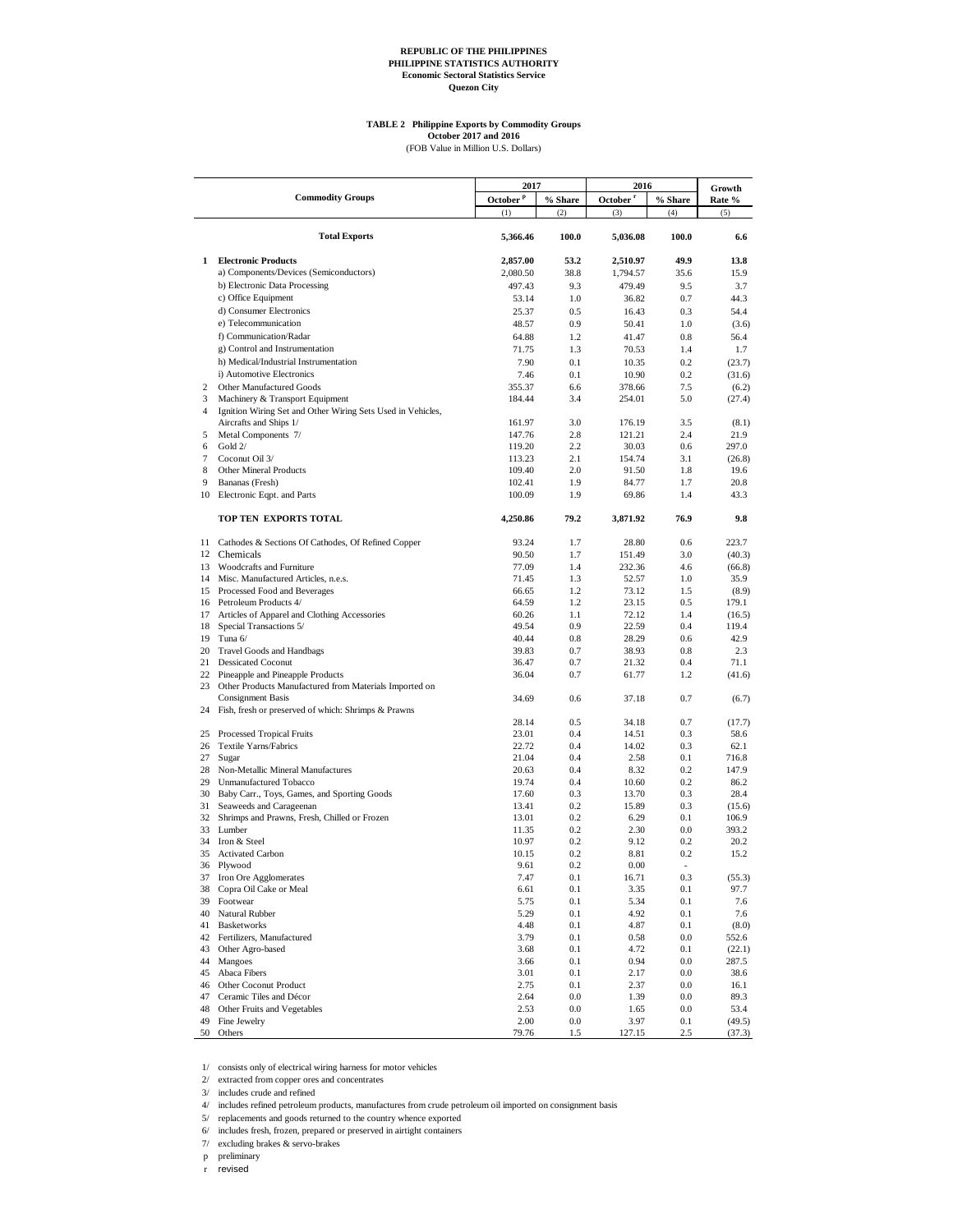#### **TABLE 2a Philippine Exports by Commodity Groups**

**January to October 2017 and 2016**

(FOB Value in U.S. Dollars)

|    |                                                                                                  | 2017                 | 2016                 | Growth  |  |
|----|--------------------------------------------------------------------------------------------------|----------------------|----------------------|---------|--|
|    | <b>Commodity Groups</b>                                                                          | Jan-Oct <sup>P</sup> | Jan-Oct <sup>r</sup> | Rate %  |  |
|    |                                                                                                  | (1)                  | (2)                  | (3)     |  |
|    | <b>Total Exports</b>                                                                             | 53,110,262,363       | 47,554,190,499       | 11.7    |  |
| 1  | <b>Electronic Products</b>                                                                       | 26,970,342,335       | 24,373,438,866       | 10.7    |  |
|    | a) Components/Devices (Semiconductors)                                                           | 19,466,275,690       | 17,542,968,697       | 11.0    |  |
|    | b) Electronic Data Processing                                                                    | 4,869,839,486        | 4,411,206,788        | 10.4    |  |
|    | c) Office Equipment                                                                              | 562,674,937          | 349,170,685          | 61.1    |  |
|    | d) Consumer Electronics                                                                          |                      |                      | 20.7    |  |
|    |                                                                                                  | 263,759,129          | 218,529,810          |         |  |
|    | e) Telecommunication                                                                             | 415,327,986          | 612,765,440          | (32.2)  |  |
|    | f) Communication/Radar                                                                           | 586,478,504          | 391,195,724          | 49.9    |  |
|    | g) Control and Instrumentation                                                                   | 669,417,495          | 610,014,645          | 9.7     |  |
|    | h) Medical/Industrial Instrumentation                                                            | 56,200,492           | 104,344,841          | (46.1)  |  |
|    | i) Automotive Electronics                                                                        | 80,368,616           | 133,242,236          | (39.7)  |  |
|    | 2 Other Manufactured Goods                                                                       | 3,548,642,446        | 3,153,809,855        | 12.5    |  |
|    | 3 Machinery & Transport Equipment<br>Ignition Wiring Set and Other Wiring Sets Used in Vehicles, | 3,281,424,989        | 2,633,140,339        | 24.6    |  |
|    | 4 Aircrafts and Ships 1/                                                                         | 1,737,116,100        | 1,682,187,739        | 3.3     |  |
|    | 5 Metal Components 7/                                                                            | 1,259,302,568        | 991,584,022          | 27.0    |  |
|    | $6$ Gold $2/$                                                                                    | 985,662,864          | 450,445,333          | 118.8   |  |
|    | 7 Coconut Oil 3/                                                                                 | 1,331,653,156        | 894,953,802          | 48.8    |  |
|    | 8 Other Mineral Products                                                                         | 1,083,492,964        | 871,120,274          | 24.4    |  |
|    | 9 Bananas (Fresh)                                                                                | 592,193,957          | 575,762,433          | 2.9     |  |
|    | 10 Electronic Eqpt. and Parts                                                                    | 979,256,435          | 696,704,432          | 40.6    |  |
|    | 11 Cathodes & Sections Of Cathodes, Of Refined Copper                                            | 971,676,931          | 91,703,896           | 959.6   |  |
|    | 12 Chemicals                                                                                     | 1,261,065,733        | 1,304,303,514        | (3.3)   |  |
|    | 13 Woodcrafts and Furniture                                                                      | 1,447,989,099        | 2,557,867,476        | (43.4)  |  |
|    | 14 Misc. Manufactured Articles, n.e.s.                                                           | 540,666,670          | 601,600,147          | (10.1)  |  |
|    | 15 Processed Food and Beverages                                                                  | 665,807,445          | 600,135,439          | 10.9    |  |
|    | 16 Petroleum Products 4/                                                                         | 216,219,865          | 224,884,888          | (3.9)   |  |
|    | 17 Articles of Apparel and Clothing Accessories                                                  | 994,713,770          | 928,523,694          | 7.1     |  |
|    | 18 Special Transactions 5/                                                                       | 324,178,601          | 302,293,705          | 7.2     |  |
|    | 19 Tuna 6/                                                                                       |                      |                      | 62.9    |  |
|    | 20 Travel Goods and Handbags                                                                     | 345,329,687          | 211,999,603          | 1.7     |  |
|    | 21 Dessicated Coconut                                                                            | 402,249,685          | 395,498,348          | 39.8    |  |
|    |                                                                                                  | 229,897,983          | 164,459,461          |         |  |
|    | 22 Pineapple and Pineapple Products<br>Other Products Manufactured from Materials Imported on    | 503,323,202          | 578,219,203          | (13.0)  |  |
|    | 23 Consignment Basis                                                                             | 281,155,912          | 353,049,351          | (20.4)  |  |
| 24 | Fish, fresh or preserved of which: Shrimps & Prawns                                              | 251,689,438          | 284,037,463          | (11.4)  |  |
|    | 25 Processed Tropical Fruits                                                                     |                      |                      | 8.6     |  |
|    | 26 Textile Yarns/Fabrics                                                                         | 216,064,764          | 198,993,359          |         |  |
|    |                                                                                                  | 202,750,362          | 153,774,969          | 31.8    |  |
|    | 27 Sugar                                                                                         | 145,146,180          | 99,048,646           | 46.5    |  |
|    | 28 Non-Metallic Mineral Manufactures                                                             | 139,573,674          | 110,603,076          | 26.2    |  |
|    | 29 Unmanufactured Tobacco                                                                        | 88,136,927           | 66,082,128           | 33.4    |  |
|    | 30 Baby Carr., Toys, Games, and Sporting Goods                                                   | 144,087,795          | 155,780,553          | (7.5)   |  |
|    | 31 Seaweeds and Carageenan                                                                       | 141,757,243          | 165,504,259          | (14.3)  |  |
|    | 32 Shrimps and Prawns, Fresh, Chilled or Frozen                                                  | 47,553,610           | 33,770,073           | 40.8    |  |
|    | 33 Lumber                                                                                        | 68,501,197           | 19,922,111           | 243.8   |  |
|    | 34 Iron & Steel                                                                                  | 109,745,852          | 96,328,029           | 13.9    |  |
|    | 35 Activated Carbon                                                                              | 91,942,741           | 90,059,177           | 2.1     |  |
|    | 36 Plywood                                                                                       | 43,554,620           | 457,615              | 9,417.7 |  |
|    | 37 Iron Ore Agglomerates                                                                         | 50,700,798           | 91,749,817           | (44.7)  |  |
|    | 38 Copra Oil Cake or Meal                                                                        | 32,041,066           | 42,371,134           | (24.4)  |  |
|    | 39 Footwear                                                                                      | 57,826,306           | 37,268,590           | 55.2    |  |
|    | 40 Natural Rubber                                                                                | 84,482,880           | 23,652,639           | 257.2   |  |
|    | 41 Basketworks                                                                                   | 38,909,737           | 44,875,115           | (13.3)  |  |
|    | 42 Fertilizers, Manufactured                                                                     | 23,612,235           | 7,278,743            | 224.4   |  |
|    | 43 Other Agro-based                                                                              | 36,217,919           | 44,269,333           | (18.2)  |  |
|    | 44 Mangoes                                                                                       | 20,192,674           | 11,752,475           | 71.8    |  |
|    | 45 Abaca Fibers                                                                                  | 25,978,253           | 15,531,845           | 67.3    |  |
|    | 46 Other Coconut Product                                                                         |                      |                      | 5.5     |  |
|    | 47 Ceramic Tiles and Décor                                                                       | 21,029,435           | 19,941,920           |         |  |
|    |                                                                                                  | 25,148,026           | 14,548,452           | 72.9    |  |
|    | 48 Other Fruits and Vegetables                                                                   | 26,663,997           | 22,481,079           | 18.6    |  |
|    | 49 Fine Jewelry                                                                                  | 21,689,654           | 24,480,813           | (11.4)  |  |
| 50 | Others                                                                                           | 1,001,902,583        | 1,041,941,266        | (3.8)   |  |

1/ consists only of electrical wiring harness for motor vehicles

2/ extracted from copper ores and concentrates

3/ includes crude and refined

4/ includes refined petroleum products, manufactures from crude petroleum oil imported on consignment basis

5/ replacements and goods returned to the country whence exported

6/ includes fresh, frozen, prepared or preserved in airtight containers

7/ excluding brakes & servo-brakes

p preliminary r revised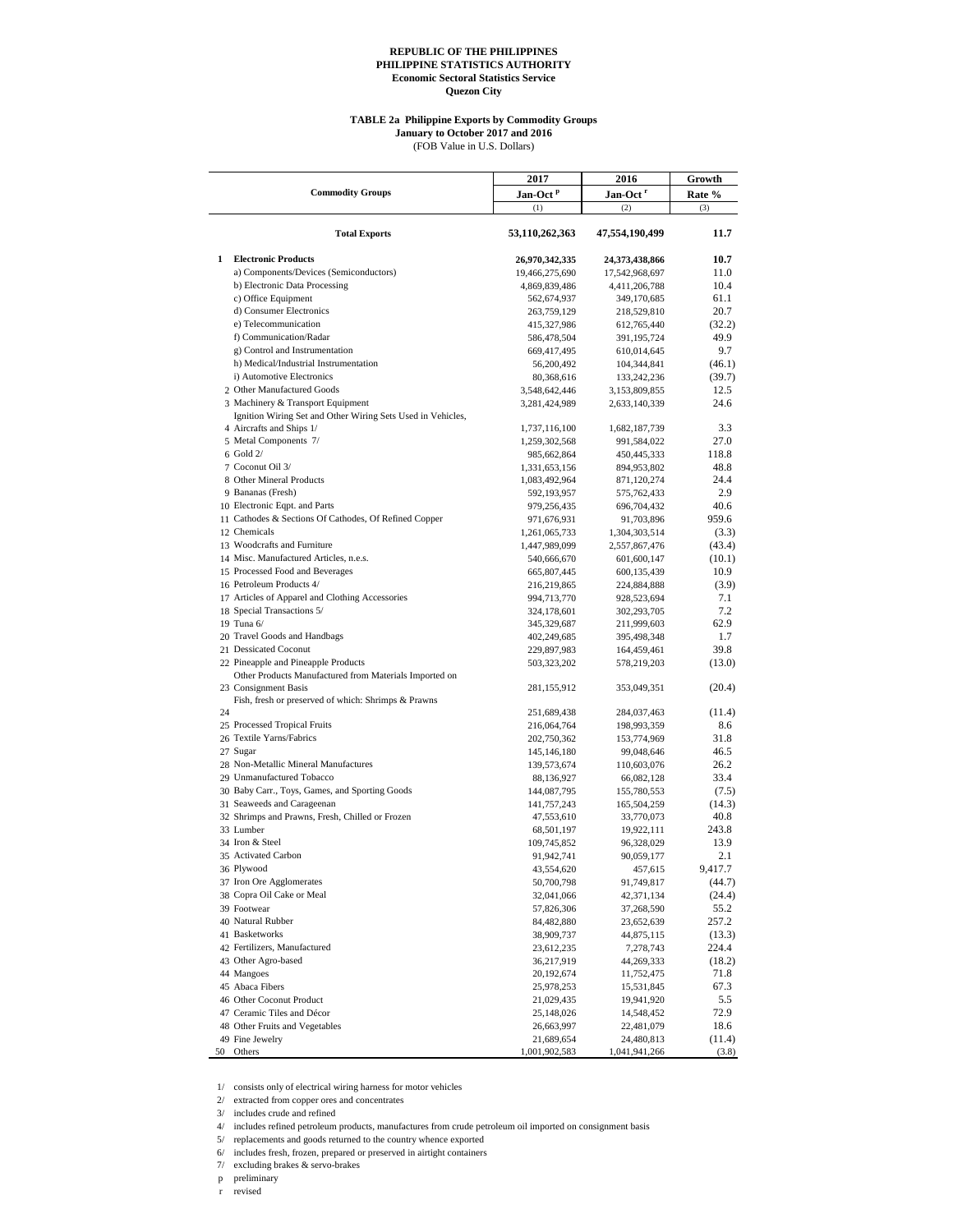#### **TABLE 3 Philippine Imports by Commodity Groups October 2017 and 2016**

(FOB Value in Million U.S.Dollars)

|                     | <b>Commodity Groups</b>                                            |                                | 2017                     | 2016                        |                          | Growth         |
|---------------------|--------------------------------------------------------------------|--------------------------------|--------------------------|-----------------------------|--------------------------|----------------|
|                     |                                                                    | October $^{\mathrm{p}}$<br>(1) | % Share<br>(2)           | October <sup>r</sup><br>(3) | % Share<br>(4)           | Rate %<br>(5)  |
|                     |                                                                    |                                |                          |                             |                          |                |
|                     | <b>Total Imports</b>                                               | 8,211.22                       | 100.0                    | 7,260.09                    | 100.0                    | 13.1           |
| $\mathbf{1}$        | <b>Electronic Products 1/</b>                                      | 2,245.56                       | 27.3                     | 1,821.50                    | 25.1                     | 23.3           |
|                     | a) Components/Devices (Semiconductors)                             | 1,528.02                       | 18.6                     | 1,233.52                    | 17.0                     | 23.9           |
|                     | b) Electronic Data Processing                                      | 286.99                         | 3.5                      | 232.40                      | 3.2                      | 23.5           |
|                     | c) Office Equipment                                                | 11.72                          | 0.1                      | 17.61                       | 0.2                      | (33.4)         |
|                     | d) Consumer Electronics                                            | 112.66                         | 1.4                      | 84.77                       | 1.2                      | 32.9           |
|                     | e) Telecommunication                                               | 95.45                          | 1.2                      | 118.32                      | 1.6                      | (19.3)         |
|                     | f) Communication/Radar                                             | 141.08                         | 1.7                      | 72.29                       | 1.0                      | 95.1           |
|                     | g) Control and Instrumentation                                     | 48.86                          | 0.6                      | 47.86                       | 0.7                      | 2.1            |
|                     | h) Medical/Industrial Instrumentation                              | 17.72                          | 0.2                      | 12.92                       | 0.2                      | 37.2           |
|                     | i) Automotive Electronics                                          | 3.07                           | 0.0                      | 1.81                        | 0.0                      | 70.1           |
| $\overline{c}$      | <b>Transport Equipment</b>                                         | 926.88                         | 11.3                     | 1,056.65                    | 14.6                     | (12.3)         |
| 3                   | Mineral Fuels, Lubricants and Related Materials                    | 815.00                         | 9.9<br>6.0               | 703.11                      | 9.7<br>7.4               | 15.9           |
| $\overline{4}$<br>5 | Industrial Machinery and Equipment<br>Iron and Steel               | 496.47<br>438.38               | 5.3                      | 539.27<br>278.68            | 3.8                      | (7.9)<br>57.3  |
| 6                   | Miscellaneous Manufactured Articles                                | 271.86                         | 3.3                      | 212.20                      | 2.9                      | 28.1           |
| 7                   | Other Food & Live Animals                                          | 247.83                         | 3.0                      | 248.31                      | 3.4                      | (0.2)          |
| 8                   |                                                                    |                                |                          |                             |                          |                |
|                     | Telecommunication Equipment and Electrical Machinery 2/            | 217.94                         | 2.7                      | 192.70                      | 2.7                      | 13.1           |
| 9                   | Plastics in Primary and Non-Primary Forms                          | 187.43                         | 2.3                      | 187.67                      | 2.6                      | (0.1)          |
| 10                  | Organic and Inorganic Chemicals                                    | 176.62                         | 2.2                      | 125.82                      | 1.7                      | 40.4           |
|                     | TOP TEN IMPORTS TOTAL                                              | 6,023.97                       | 73.4                     | 5,365.92                    | 73.9                     | 12.3           |
|                     | 11 Metal Products                                                  | 160.30                         | 2.0                      | 119.82                      | 1.7                      | 33.8           |
|                     | 12 Cereals and Cereal Preparations                                 | 151.02                         | 1.8                      | 187.38                      | 2.6                      | (19.4)         |
| 13                  | Metalliferous Ores and Metal Scrap                                 | 143.55                         | 1.7                      | 17.59                       | 0.2                      | 715.9          |
| 14                  | Medicinal and Pharmaceutical Products                              | 138.89                         | 1.7                      | 105.59                      | 1.5                      | 31.5           |
|                     | 15 Power Generating and Specialized Machinery                      | 124.22                         | 1.5                      | 112.30                      | 1.5                      | 10.6           |
|                     | 16 Non-Ferrous Metal                                               | 114.63                         | 1.4                      | 88.35                       | 1.2                      | 29.8           |
| 17                  | Textile Yarn, Fabrics, Made-Up Articles and Related Products<br>3/ | 108.16                         | 1.3                      | 104.80                      | 1.4                      | 3.2            |
|                     | 18 Chemical Materials and Products, n.e.s.                         | 106.51                         | 1.3                      | 104.03                      | 1.4                      | 2.4            |
| 19                  | Paper and Paper Products                                           | 104.69                         | 1.3                      | 81.23                       | 1.1                      | 28.9           |
| 20                  | Non-Metallic Mineral Manufactures                                  | 103.74                         | 1.3                      | 95.45                       | 1.3                      | 8.7            |
| 21                  | Animal & Vegetable Oils & Fats                                     | 101.76                         | 1.2                      | 83.23                       | 1.1                      | 22.3           |
|                     | 22 Professional, Scientific and Controlling Instruments;           |                                |                          |                             |                          |                |
|                     | Photographic and Optical Goods, n.e.s.; Watches and Clocks         |                                |                          |                             |                          |                |
|                     | 23 Feeding Stuff For Animals (Not Including Unmilled Cereals)      | 92.48                          | 1.1                      | 79.34                       | 1.1                      | 16.6           |
|                     |                                                                    | 90.84                          | 1.1                      | 126.86                      | 1.7                      | (28.4)         |
| 24                  | Other chemicals                                                    | 89.03                          | 1.1                      | 83.88                       | 1.2                      | 6.1            |
| 25                  | Fruits and Vegetables                                              | 66.03                          | 0.8                      | 61.41                       | 0.8                      | 7.5            |
| 26                  | Other Manufactured Goods                                           | 54.49                          | 0.7                      | 47.59                       | 0.7                      | 14.5           |
| 27                  | Dairy Products                                                     | 49.11                          | 0.6                      | 53.92                       | 0.7                      | (8.9)          |
| 28                  | Articles of Apparel, accessories                                   | 45.43                          | 0.6                      | 29.34                       | 0.4                      | 54.9           |
| 29<br>30            | Rubber Manufacture                                                 | 44.78                          | 0.5<br>0.5               | 40.17                       | 0.6<br>0.7               | 11.5           |
|                     | Other Crude Materials, inedible<br>31 Fish & Fish Preparations     | 44.25                          | $0.5\,$                  | 49.49                       | 0.5                      | (10.6)         |
|                     | 32 Fertilizers, Manufactured                                       | 39.46<br>38.27                 | $0.5\,$                  | 34.69<br>24.41              | 0.3                      | 13.7<br>56.8   |
| 33                  | Home Appliances                                                    | 34.28                          | 0.4                      | 30.65                       | 0.4                      | 11.9           |
| 34                  | Dyeing, Tanning and Coloring Materials                             | 33.04                          | 0.4                      | 31.90                       | 0.4                      | 3.6            |
| 35                  | Beverages and Tobacco Manufactures                                 | 32.31                          | 0.4                      | 28.58                       | 0.4                      | 13.1           |
| 36                  | Tobacco, unmanufactured                                            | 17.91                          | 0.2                      | 11.03                       | 0.2                      | 62.3           |
| 37                  | Textiles Fiber & Their Waste                                       | 8.55                           | 0.1                      | 12.20                       | 0.2                      | (29.9)         |
| 38                  | Pulp & Waste Paper                                                 | 6.96                           | 0.1                      | 5.39                        | 0.1                      | 29.0           |
| 39                  | Articles of Temporarily Imported & Exported                        | 6.28                           | 0.1                      | 4.53                        | 0.1                      | 38.6           |
| 40<br>41            | Other Special Transactions<br>Corn                                 | 3.56<br>3.08                   | $0.0\,$<br>$0.0\,$       | 7.75                        | 0.1                      | (54.0)         |
| 42                  | Office and EDP Machines                                            | 1.00                           | $0.0\,$                  | 8.57<br>0.74                | 0.1<br>0.0               | (64.1)<br>35.7 |
| 43                  | <b>Artificial Resins</b>                                           | 0.32                           | 0.0                      | 0.03                        | 0.0                      | 876.1          |
| 44                  | <b>Chemical Compounds</b>                                          | 0.08                           | 0.0                      | 0.10                        | $0.0\,$                  | (17.1)         |
| 45                  | Iron Ore, not agglomerated                                         | 0.00                           | $\overline{\phantom{a}}$ | 0.00                        | $\overline{\phantom{a}}$ |                |
| 46                  | Other Mineral Fuels & Lubricant                                    | 0.00                           | $\overline{\phantom{0}}$ | 0.00                        |                          |                |
| 47                  | Others                                                             | 28.22                          | 0.3                      | 21.83                       | 0.3                      | 29.3           |

1/ includes consigned and direct importation using the expanded coverage of electronic products

2/ includes telecommunications and sound recording and reproducing apparatus and equipment

3/ includes on consignment and not on consignment

p preliminary

r revised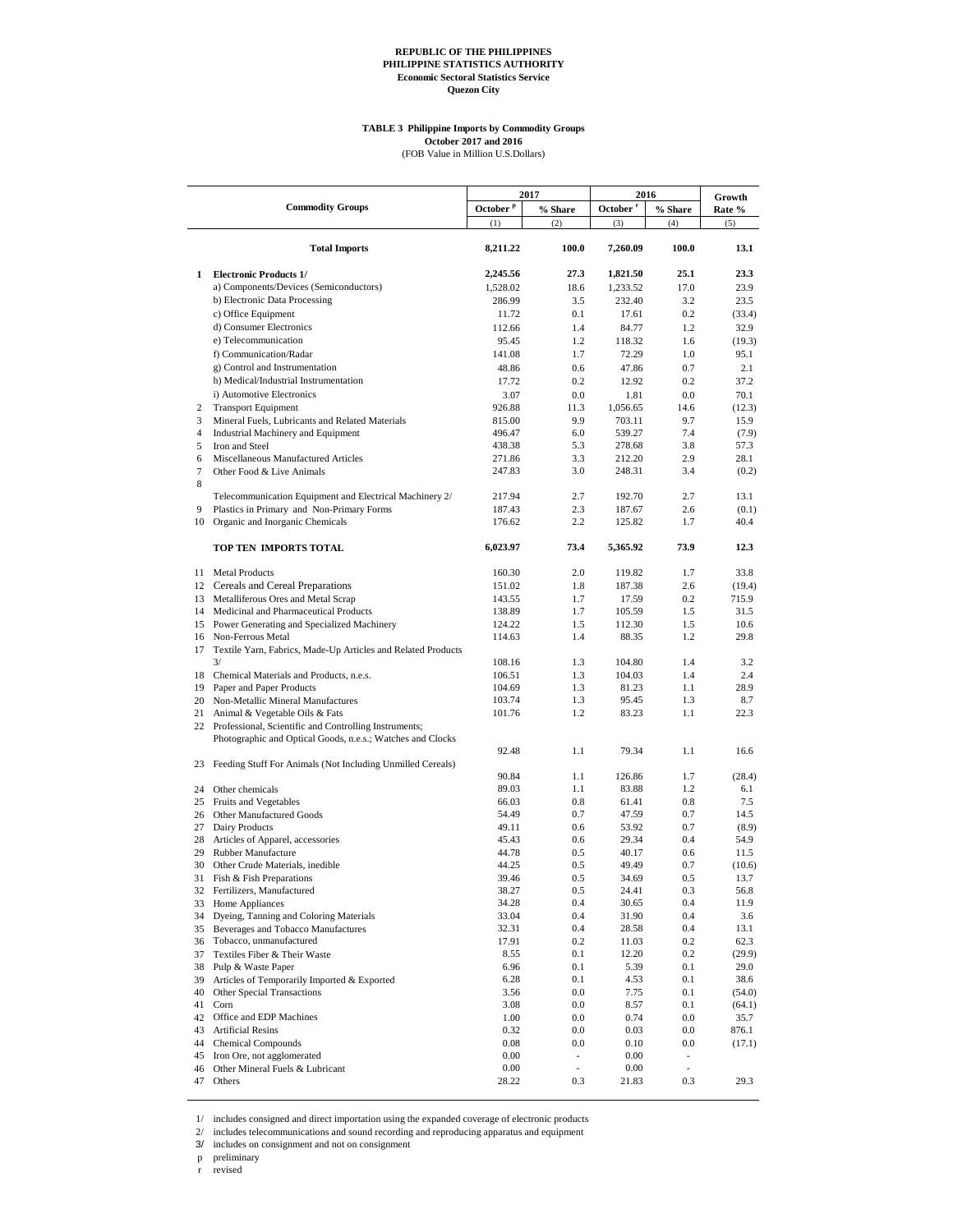#### **TABLE 3a Philippine Imports by Commodity Groups January to October 2017 and 2016**

(FOB Value in U.S. Dollars)

|                                                                       | 2017                 | 2016                 | Growth |
|-----------------------------------------------------------------------|----------------------|----------------------|--------|
| <b>Commodity Groups</b>                                               | Jan-Oct <sup>P</sup> | Jan-Oct <sup>r</sup> | Rate % |
|                                                                       | (1)                  | (2)                  | (3)    |
| <b>Total Imports</b>                                                  | 75,059,695,398       | 69,297,852,819       | 8.3    |
| 1 Electronic Products 1/                                              | 18,730,202,569       | 18,545,133,855       | 1.0    |
| a) Components/Devices (Semiconductors)                                | 12,789,334,285       | 12,257,190,339       | 4.3    |
| b) Electronic Data Processing                                         | 2,466,084,743        | 2,287,012,107        | 7.8    |
| c) Office Equipment                                                   | 127,872,721          | 154,043,587          | (17.0) |
| d) Consumer Electronics                                               | 792,812,278          | 706,127,093          | 12.3   |
| e) Telecommunication                                                  | 931,255,679          | 1,707,082,541        | (45.4) |
| f) Communication/Radar                                                | 1,018,256,487        | 841,227,366          | 21.0   |
| g) Control and Instrumentation                                        | 407,081,469          | 428,084,300          | (4.9)  |
| h) Medical/Industrial Instrumentation                                 | 171,345,097          | 146,293,270          | 17.1   |
| i) Automotive Electronics                                             | 26,159,810           | 18,073,252           | 44.7   |
| 2 Transport Equipment                                                 | 7,953,729,431        | 7,482,656,074        | 6.3    |
| 3 Mineral Fuels, Lubricants and Related Materials                     |                      |                      |        |
|                                                                       | 8,514,193,468        | 6,589,650,628        | 29.2   |
| 4 Industrial Machinery and Equipment                                  | 4,881,576,781        | 4,978,525,123        | (1.9)  |
| 5 Iron and Steel                                                      | 3,401,731,432        | 2,771,355,985        | 22.7   |
| 6 Miscellaneous Manufactured Articles                                 | 2,167,298,215        | 2,102,107,806        | 3.1    |
| 7 Other Food & Live Animals                                           | 2,541,557,451        | 2,644,391,978        | (3.9)  |
| 8 Telecommunication Equipment and Electrical                          |                      |                      |        |
| Machinery 2/                                                          | 2,075,451,464        | 1,910,194,696        | 8.7    |
| 9 Plastics in Primary and Non-Primary Forms                           | 1,850,053,608        | 1,864,413,453        | (0.8)  |
| 10 Organic and Inorganic Chemicals                                    | 1,482,908,330        | 1,314,032,066        | 12.9   |
| 11 Metal Products                                                     | 1,394,814,679        | 1,203,542,983        | 15.9   |
| 12 Cereals and Cereal Preparations                                    | 1,488,821,098        | 1,433,592,304        | 3.9    |
| 13 Metalliferous Ores and Metal Scrap                                 | 1,631,808,686        | 201,951,621          | 708.0  |
| 14 Medicinal and Pharmaceutical Products                              | 1,417,315,912        | 1,257,541,189        | 12.7   |
|                                                                       |                      |                      | (3.1)  |
| 15 Power Generating and Specialized Machinery<br>16 Non-Ferrous Metal | 1,297,872,065        | 1,339,252,748        | 12.4   |
|                                                                       | 951,979,845          | 847,077,985          |        |
| 17 Textile Yarn, Fabrics, Made-Up Articles and                        | 933,070,709          | 974,458,512          | (4.2)  |
| Related Products 3/<br>18 Chemical Materials and Products, n.e.s.     | 1,114,073,056        | 1,038,056,937        | 7.3    |
|                                                                       | 956, 345, 538        |                      | 7.2    |
| 19 Paper and Paper Products                                           |                      | 892,286,105          | 3.0    |
| 20 Non-Metallic Mineral Manufactures                                  | 1,029,065,242        | 998,758,427          |        |
| 21 Animal & Vegetable Oils & Fats                                     | 871,111,181          | 717,853,189          | 21.3   |
| 22 Professional, Scientific and Controlling                           |                      |                      |        |
| Instruments; Photographic and Optical Goods,                          | 921, 275, 267        | 759,448,739          | 21.3   |
| n e.s. Watches and Clocks                                             |                      |                      |        |
| 23 Feeding Stuff For Animals (Not Including                           | 933,428,032          | 1,142,002,056        | (18.3) |
| <b>Unmilled Cereals)</b><br>24 Other chemicals                        | 869,884,948          | 869,941,491          | (0.0)  |
|                                                                       |                      |                      | 3.3    |
| 25 Fruits and Vegetables                                              | 609,681,204          | 590,308,885          | 16.9   |
| 26 Other Manufactured Goods                                           | 529,560,948          | 453,172,059          |        |
| 27 Dairy Products                                                     | 760,250,768          | 666,522,150          | 14.1   |
| 28 Articles of Apparel, accessories                                   | 382,960,360          | 342,146,622          | 11.9   |
| 29 Rubber Manufacture                                                 | 421,405,430          | 411,994,012          | 2.3    |
| 30 Other Crude Materials, inedible                                    | 510,023,148          | 519,334,782          | (1.8)  |
| 31 Fish & Fish Preparations                                           | 393,107,604          | 321,681,641          | 22.2   |
| 32 Fertilizers, Manufactured                                          | 420,350,535          | 401,654,107          | 4.7    |
| 33 Home Appliances                                                    | 304, 142, 808        | 268,659,696          | 13.2   |
| 34 Dyeing, Tanning and Coloring Materials                             | 359,686,874          | 360,908,110          | (0.3)  |
| 35 Beverages and Tobacco Manufactures                                 | 254, 264, 458        | 241,823,680          | 5.1    |
| 36 Tobacco, unmanufactured                                            | 145,483,524          | 141,886,109          | 2.5    |
| 37 Textiles Fiber & Their Waste                                       | 103,298,687          | 111,365,293          | (7.2)  |
| 38 Pulp & Waste Paper                                                 | 71,206,303           | 69,493,779           | 2.5    |
| 39 Articles of Temporarily Imported & Exported                        | 49,516,626           | 70,387,389           | (29.7) |
| 40 Other Special Transactions                                         | 36,340,852           | 64,799,457           | (43.9) |
| 41 Corn                                                               | 73,963,080           | 129,416,585          | (42.8) |
| 42 Office and EDP Machines                                            | 10,158,315           | 9,852,920            | 3.1    |
| 43 Artificial Resins                                                  | 2,447,440            | 874,076              | 180.0  |
| 44 Chemical Compounds                                                 | 1,292,571            | 585,104              | 120.9  |
| 45 Iron Ore, not agglomerated                                         |                      |                      |        |
| 46 Other Mineral Fuels & Lubricant                                    |                      |                      |        |
| 47 Others                                                             | 210,984,856          | 242,760,413          | (13.1) |

1/ includes consigned and direct importation using the expanded coverage of electronic products

2/ includes telecommunications and sound recording and reproducing apparatus and equipment

3/ includes on consignment and not on consignment

p preliminary

r revised

Note: Growth rates were computed from actual values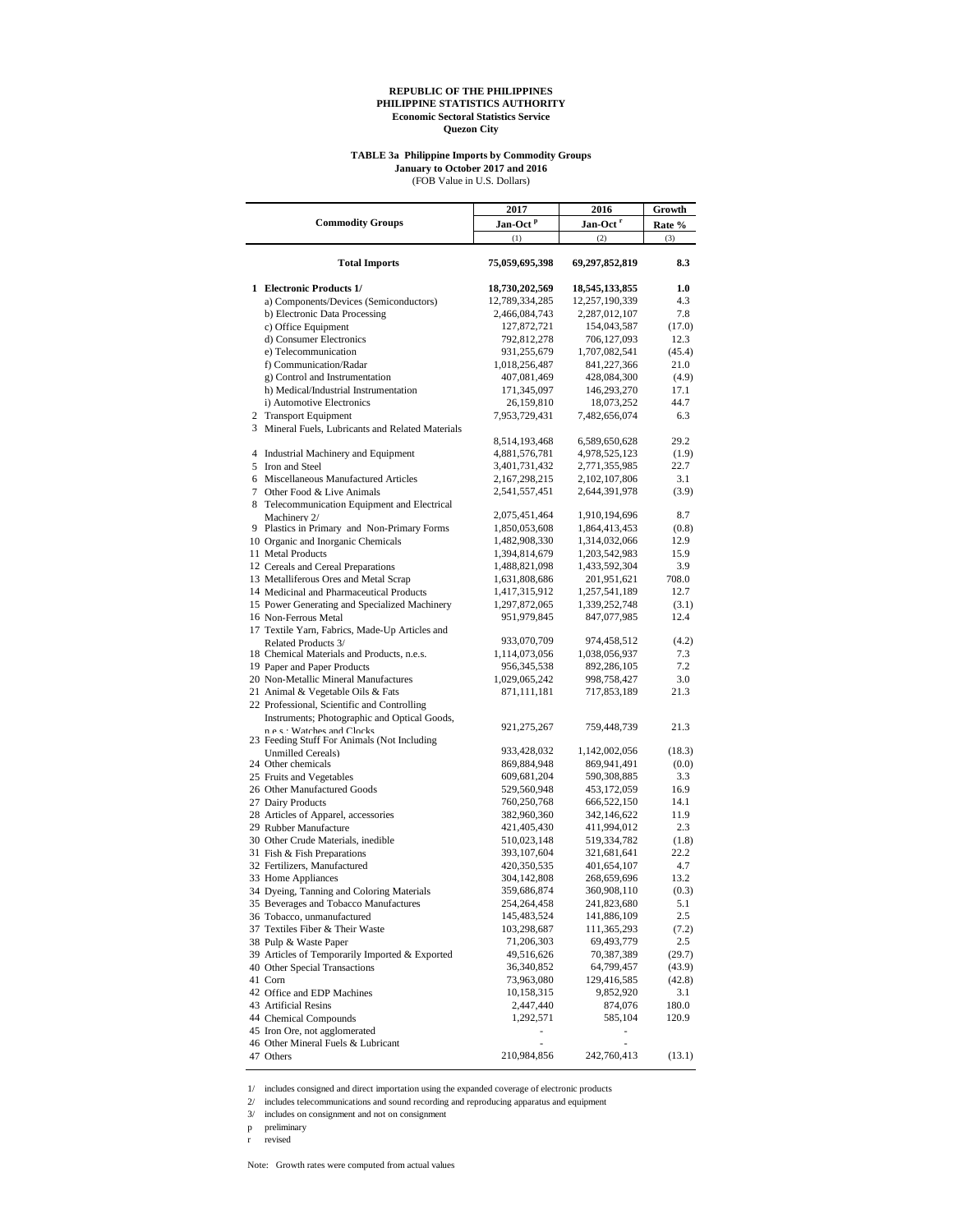#### **TABLE 4 Philippine Exports by Major Type of Goods**

October 2017 and 2016<br>(FOB in Thousand U.S. Dollars)

|                                                                                | 2017                 |                          | 2016                 |                          | Growth                 |
|--------------------------------------------------------------------------------|----------------------|--------------------------|----------------------|--------------------------|------------------------|
| <b>Major Type of Goods</b>                                                     | October <sup>p</sup> | % Share                  | October <sup>r</sup> | % Share                  | Rate %                 |
|                                                                                | (1)                  | (2)                      | (3)                  | (4)                      | (5)                    |
| <b>Total Exports</b>                                                           | 5,366,463            | 100.0                    | 5,036,077            | 100.0                    | 6.6                    |
| <b>Total Agro-Based Products</b>                                               | 431,660              | 8.0                      | 428,934              | 8.5                      | 0.6                    |
| <b>Agro-Based Products</b>                                                     | 331,314              | 6.2                      | 337,564              | 6.7                      | (1.9)                  |
| <b>Coconut Products</b>                                                        | 159,069              | 3.0                      | 181,780              | 3.6                      | (12.5)                 |
| Copra                                                                          |                      | $\overline{\phantom{a}}$ |                      | $\overline{\phantom{a}}$ |                        |
| Coconut Oil<br><b>Desiccated Coconut</b>                                       | 113,229<br>36,475    | 2.1<br>0.7               | 154,745<br>21,320    | 3.1<br>0.4               | (26.8)<br>71.1         |
| Copra Meal/Cake                                                                | 6,615                | 0.1                      | 3,347                | 0.1                      | 97.7                   |
| Others                                                                         | 2,750                | 0.1                      | 2.368                | 0.0                      | 16.1                   |
| <b>Sugar and Products</b>                                                      | 21,591               | 0.4                      | 3,109                | 0.1                      | 594.4                  |
| Centrifugal and Refined                                                        | 21,040               | 0.4                      | 2,576                | 0.1                      | 716.8                  |
| Molasses<br>Others                                                             |                      | $\sim$                   |                      | $\overline{\phantom{a}}$ |                        |
| <b>Fruits and Vegetables</b>                                                   | 551<br>150,654       | 0.0<br>2.8               | 533<br>152,675       | 0.0<br>3.0               | 3.3<br>(1.3)           |
| Canned Pineapple                                                               | 14,425               | 0.3                      | 33,603               | 0.7                      | (57.1)                 |
| Pineapple Juice                                                                |                      | $\sim$                   | 4,658                | 0.1                      | (100.0)                |
| Pineapple Concentrates                                                         | 4,832                | 0.1                      | 1,747                | 0.0                      | 176.6                  |
| <b>Bananas</b>                                                                 | 102,410              | 1.9                      | 84,770               | 1.7                      | 20.8                   |
| Mangoes                                                                        | 3,658                | 0.1                      | 944                  | 0.0                      | 287.5                  |
| Others                                                                         | 25,328               | 0.5<br>1.9               | 26,954               | 0.5<br>1.8               | (6.0)<br>9.8           |
| <b>Other Agro-Based Products</b><br>Fish, Fresh or Preserved Of Which: Shrimps | 100,346              |                          | 91,370               |                          |                        |
| and Prawns                                                                     | 55,204               | 1.0                      | 53,069               | 1.1                      | 4.0                    |
| Coffee, Raw, not Roasted                                                       | 3                    | 0.0                      |                      | $\sim$                   |                        |
| Abaca Fibers                                                                   | 3,007                | 0.1                      | 2,169                | 0.0                      | 38.6                   |
| Tobacco Unmanufactured                                                         | 19,744               | 0.4                      | 10,602               | 0.2                      | 86.2                   |
| Natural Rubber                                                                 | 5,294                | 0.1                      | 4,918                | 0.1                      | 7.6                    |
| Ramie Fibers, Raw or Roasted<br>Seaweeds, Dried                                | 590                  | $\overline{a}$<br>0.0    | 375                  | $\overline{a}$<br>0.0    | $\overline{a}$<br>57.2 |
| Rice                                                                           | 9                    | 0.0                      |                      | ٠                        | $\overline{a}$         |
| Others                                                                         | 16,495               | 0.3                      | 20,236               | 0.4                      | (18.5)                 |
| <b>Forest Products</b>                                                         | 22,364               | 0.4                      | 2,301                | 0.0                      | 872.0                  |
| Logs                                                                           |                      |                          |                      |                          |                        |
| Lumber                                                                         | 11,347               | 0.2                      | 2,301                | 0.0                      | 393.2                  |
| Plywood                                                                        | 9,611                | 0.2                      |                      |                          |                        |
| Veneer Sheets/Corestocks<br>Others                                             | 1,405                | $\overline{a}$<br>0.0    |                      | $\overline{\phantom{a}}$ | $\overline{a}$         |
| <b>Mineral Products</b>                                                        | 329,315              | 6.1                      | 217,301              | 4.3                      | 51.5                   |
| <b>Copper Concentrates</b>                                                     |                      |                          | 48,164               | 1.0                      | (100.0)                |
| Copper Metal                                                                   | 93,243               | 1.7                      | 28,803               | 0.6                      | 223.7                  |
| Gold                                                                           | 98,771               | 1.8                      |                      |                          |                        |
| Iron Ore Agglomerates                                                          | 7,473                | 0.1<br>$\overline{a}$    | 16,705               | 0.3                      | (55.3)                 |
| Chromium Ore<br>Nickel                                                         |                      | $\overline{a}$           | 2,105                | 0.0<br>$\overline{a}$    | (100.0)                |
| Others                                                                         | 129,828              | 2.4                      | 121,524              | 2.4                      | 6.8                    |
| <b>Petroleum Products</b>                                                      | 64,589               | $1.2\phantom{0}$         | 23,146               | 0.5                      | 179.1                  |
| <b>Manufactured Goods</b>                                                      | 4,393,154            | 81.9                     | 4,267,405            | 84.7                     | 2.9                    |
| <b>Electronic Products</b>                                                     | 2,856,998            | 53.2                     | 2,510,967            | 49.9                     | 13.8                   |
| Components/Devices (Semiconductors)                                            | 2,080,495            | 38.8                     | 1,794,565            | 35.6                     | 15.9                   |
| <b>Electronic Data Processing</b><br>Office Equipment                          | 497,433<br>53,142    | 9.3<br>1.0               | 479,492<br>36,823    | 9.5<br>0.7               | 3.7<br>44.3            |
| <b>Consumer Electronics</b>                                                    | 25,368               | 0.5                      | 16,429               | 0.3                      | 54.4                   |
| Telecommunication                                                              | 48,574               | 0.9                      | 50,405               | 1.0                      | (3.6)                  |
| Communication/Radar                                                            | 64,877               | 1.2                      | 41,471               | 0.8                      | 56.4                   |
| Control and Instrumentation                                                    | 71,752               | 1.3                      | 70,532               | 1.4                      | 1.7                    |
| Medical/Industrial Instrumentation                                             | 7,896                | 0.1                      | 10,350               | 0.2                      | (23.7)                 |
| <b>Automotive Electronics</b><br>Other Electronics                             | 7,461<br>262,051     | 0.1<br>4.9               | 10,900<br>246,175    | 0.2<br>4.9               | (31.6)<br>6.4          |
| Garments                                                                       | 60,256               | $1.1\,$                  | 72,125               | 1.4                      | (16.5)                 |
| Textile Yarns/Fabrics                                                          | 22,723               | 0.4                      | 14,038               | 0.3                      | 61.9                   |
| Footwear                                                                       | 5,748                | 0.1                      | 5,343                | 0.1                      | 7.6                    |
| Travel Goods and Handbags                                                      | 39,826               | 0.7                      | 38,927               | 0.8                      | 2.3                    |
| <b>Wood Manufactures</b>                                                       | 47,501               | 0.9                      | 206,796              | 4.1                      | (77.0)                 |
| Furniture and Fixtures<br>Chemicals                                            | 29,611               | 0.6                      | 25,630               | $0.5\,$                  | 15.5                   |
| Non-Metallic Mineral Manufactures                                              | 104,435<br>22,156    | 1.9<br>$0.4\,$           | 160,883<br>9,715     | 3.2<br>0.2               | (35.1)<br>128.1        |
| Machinery and Transport Equipment                                              | 332,031              | 6.2                      | 374,836              | 7.4                      | (11.4)                 |
| Processed food and Beverages                                                   | 110,048              | 2.1                      | 99,784               | 2.0                      | 10.3                   |
| Iron and Steel                                                                 | 11,188               | 0.2                      | 9,305                | 0.2                      | 20.2                   |
| Baby Carr., Toys, Games and sporting goods                                     | 19,408               | $0.4\,$                  | 15,601               | 0.3                      | 24.4                   |
| Basketwork, Wickerwork and Other Articles of                                   |                      |                          |                      |                          |                        |
| <b>Plaiting Materials</b>                                                      | 4,329                | 0.1                      | 4,415                | 0.1                      | (2.0)                  |
| Misc.Manufactured Articles, n.e.s.<br>Others                                   | 73,606               | 1.4<br>7.3               | 56,979               | 1.1                      | 29.2                   |
| <b>Special Transactions</b>                                                    | 391,240<br>125,382   | 2.3                      | 415,887<br>96,990    | 8.3<br>1.9               | (5.9)<br>29.3          |
| <b>Re-Export</b>                                                               | 32,842               | $0.6\,$                  | 11,967               | 0.2                      | 174.4                  |

a - no export data<br>
b - less than \$1,000<br>
- no growth rate/no percent share<br>
p - preliminary<br>
r - revised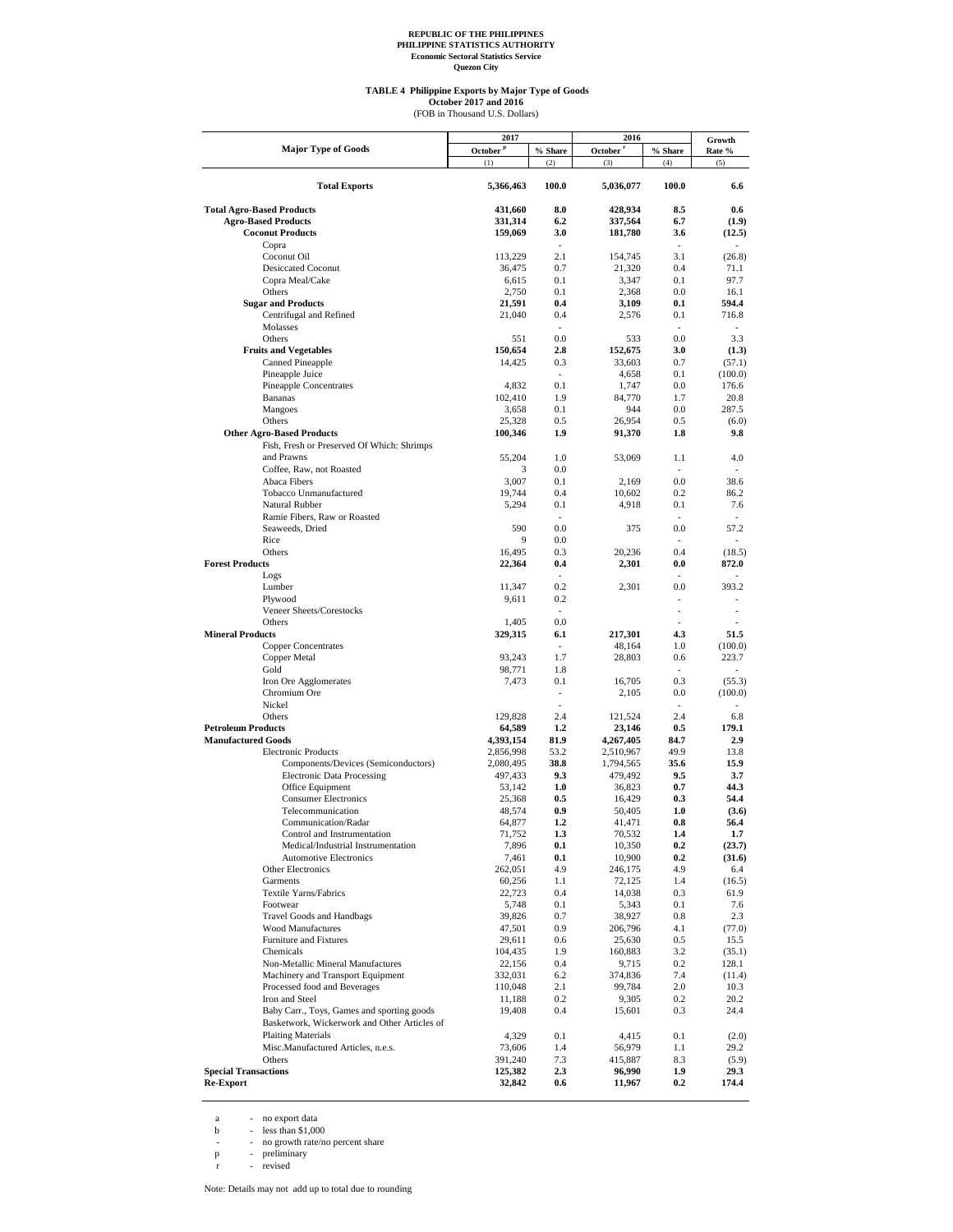#### **TABLE 4a Philippine Exports by Major Type of Goods**

(FOB in Thousand U.S. Dollars) **January to October 2017 and 2016**

|                                                                                            | 2017                 | 2016                 | Growth                  |  |
|--------------------------------------------------------------------------------------------|----------------------|----------------------|-------------------------|--|
| <b>Major Type of Goods</b>                                                                 | Jan-Oct <sup>P</sup> | Jan-Oct <sup>r</sup> | Rate %                  |  |
|                                                                                            | (1)                  | (2)                  | (3)                     |  |
|                                                                                            |                      |                      |                         |  |
| <b>Total Exports</b>                                                                       | 53,110,262           | 47,554,190           | 11.7                    |  |
|                                                                                            |                      |                      |                         |  |
| <b>Total Agro-Based Products</b>                                                           | 3,759,841            | 3,191,181            | 17.8                    |  |
| <b>Agro-Based Products</b>                                                                 | 2,984,096            | 2,501,500            | 19.3                    |  |
| <b>Coconut Products</b><br>Copra                                                           | 1,614,625<br>91      | 1,121,726<br>85      | 43.9<br>7.7             |  |
| Coconut Oil                                                                                | 1,331,653            | 894,954              | 48.8                    |  |
| <b>Desiccated Coconut</b>                                                                  | 229,898              | 164,459              | 39.8                    |  |
| Copra Meal/Cake                                                                            | 31,950               | 42,287               | (24.4)                  |  |
| Others                                                                                     | 21,033               | 19,942               | 5.5                     |  |
| <b>Sugar and Products</b>                                                                  | 149,012              | 104,226              | 43.0                    |  |
| Centrifugal and Refined                                                                    | 145,146              | 99,049               | 46.5                    |  |
| Molasses                                                                                   |                      |                      | ٠                       |  |
| Others<br><b>Fruits and Vegetables</b>                                                     | 3,866<br>1,220,459   | 5,177<br>1,275,548   | (25.3)<br>(4.3)         |  |
| Canned Pineapple                                                                           | 261,426              | 300,593              | (13.0)                  |  |
| Pineapple Juice                                                                            | 25,256               | 71,936               | (64.9)                  |  |
| <b>Pineapple Concentrates</b>                                                              | 69,546               | 15,502               | 348.6                   |  |
| <b>Bananas</b>                                                                             | 592,194              | 575,762              | 2.9                     |  |
| Mangoes                                                                                    | 20,193               | 11,752               | 71.8                    |  |
| Others                                                                                     | 251,844              | 300,002              | (16.1)                  |  |
| <b>Other Agro-Based Products</b>                                                           | 775,745              | 689,681              | 12.5                    |  |
| Fish, Fresh or Preserved Of Which: Shrimps<br>and Prawns                                   | 398,023              | 374,597              | 6.3                     |  |
| Coffee, Raw, not Roasted                                                                   | 3                    | 34                   | (90.9)                  |  |
| Abaca Fibers                                                                               | 25,978               | 15,532               | 67.3                    |  |
| Tobacco Unmanufactured                                                                     | 88,137               | 66,082               | 33.4                    |  |
| Natural Rubber                                                                             | 84,483               | 23,653               | 257.2                   |  |
| Ramie Fibers, Raw or Roasted                                                               | 3,847                |                      |                         |  |
| Seaweeds, Dried                                                                            | 6,420                | 6.327                | 1.5                     |  |
| Rice                                                                                       | 255                  | 170                  | 50.3                    |  |
| Others<br><b>Forest Products</b>                                                           | 168,598              | 203,287<br>20,605    | (17.1)                  |  |
| Logs                                                                                       | 123,078              |                      | 497.3<br>$\overline{a}$ |  |
| Lumber                                                                                     | 68,501               | 19,922               | 243.8                   |  |
| Plywood                                                                                    | 43,555               | 458                  | 9,417.7                 |  |
| Veneer Sheets/Corestocks                                                                   | 46                   | 13                   | 262.6                   |  |
| Others                                                                                     | 10,976               | 213                  | 5,062.2                 |  |
| <b>Mineral Products</b>                                                                    | 3,326,155            | 1,936,434            | 71.8                    |  |
| <b>Copper Concentrates</b>                                                                 | 230,748              | 426,335              | (45.9)                  |  |
| Copper Metal<br>Gold                                                                       | 971,799              | 91,709               | 959.7                   |  |
| Iron Ore Agglomerates                                                                      | 334,639<br>50,701    | 2,885<br>91,750      | 11,499.2<br>(44.7)      |  |
| Chromium Ore                                                                               | 3,686                | 5,074                | (27.4)                  |  |
| Nickel                                                                                     | 65                   |                      | ٠                       |  |
| Others                                                                                     | 1,734,517            | 1,318,681            | 31.5                    |  |
| <b>Petroleum Products</b>                                                                  | 216,220              | 224,885              | (3.9)                   |  |
| <b>Manufactured Goods</b>                                                                  | 44,640,768           | 41,308,498           | 8.1                     |  |
| <b>Electronic Products</b>                                                                 | 26,970,342           | 24,373,439           | 10.7                    |  |
| Components/Devices (Semiconductors)                                                        | 19,466,276           | 17,542,969           | 11.0                    |  |
| <b>Electronic Data Processing</b><br>Office Equipment                                      | 4,869,839<br>562,675 | 4,411,207<br>349,171 | 10.4<br>61.1            |  |
| <b>Consumer Electronics</b>                                                                | 263,759              | 218,530              | 20.7                    |  |
| Telecommunication                                                                          | 415,328              | 612,765              | (32.2)                  |  |
| Communication/Radar                                                                        | 586,479              | 391,196              | 49.9                    |  |
| Control and Instrumentation                                                                | 669,417              | 610,015              | 9.7                     |  |
| Medical/Industrial Instrumentation                                                         | 56,200               | 104,345              | (46.1)                  |  |
| <b>Automotive Electronics</b>                                                              | 80,369               | 133,242              | (39.7)                  |  |
| Other Electronics                                                                          | 2,716,451            | 2,379,899            | 14.1                    |  |
| Garments                                                                                   | 994,714              | 928,524              | 7.1                     |  |
| Textile Yarns/Fabrics<br>Footwear                                                          | 202,844<br>57,826    | 153,999<br>37,269    | 31.7<br>55.2            |  |
| <b>Travel Goods and Handbags</b>                                                           | 402,250              | 395,498              | 1.7                     |  |
| <b>Wood Manufactures</b>                                                                   | 1,168,164            | 2,339,630            | (50.1)                  |  |
| Furniture and Fixtures                                                                     | 279,466              | 218,747              | 27.8                    |  |
| Chemicals                                                                                  | 1,376,621            | 1,401,641            | (1.8)                   |  |
| Non-Metallic Mineral Manufactures                                                          | 153,760              | 125,152              | 22.9                    |  |
| Machinery and Transport Equipment                                                          | 4,532,035            | 3,609,699            | 25.6                    |  |
| Processed food and Beverages                                                               | 1,053,293            | 867,166              | 21.5                    |  |
| Iron and Steel                                                                             | 111,897              | 98,091               | 14.1                    |  |
| Baby Carr., Toys, Games and sporting goods<br>Basketwork, Wickerwork and Other Articles of | 176,949              | 201,724              | (12.3)                  |  |
| <b>Plaiting Materials</b>                                                                  |                      |                      |                         |  |
| Misc.Manufactured Articles, n.e.s.                                                         | 37,319<br>563,849    | 40,375<br>630,214    | (7.6)<br>(10.5)         |  |
| Others                                                                                     | 3,842,987            | 3,507,431            | 9.6                     |  |
| <b>Special Transactions</b>                                                                | 1,044,201            | 872,588              | 19.7                    |  |
| <b>Re-Export</b>                                                                           | 179,261              | 197,468              | (9.2)                   |  |

a - no export data<br>
b - less than \$1,000<br>
- no growth rate/no percent share<br>
p - preliminary<br>
r - revised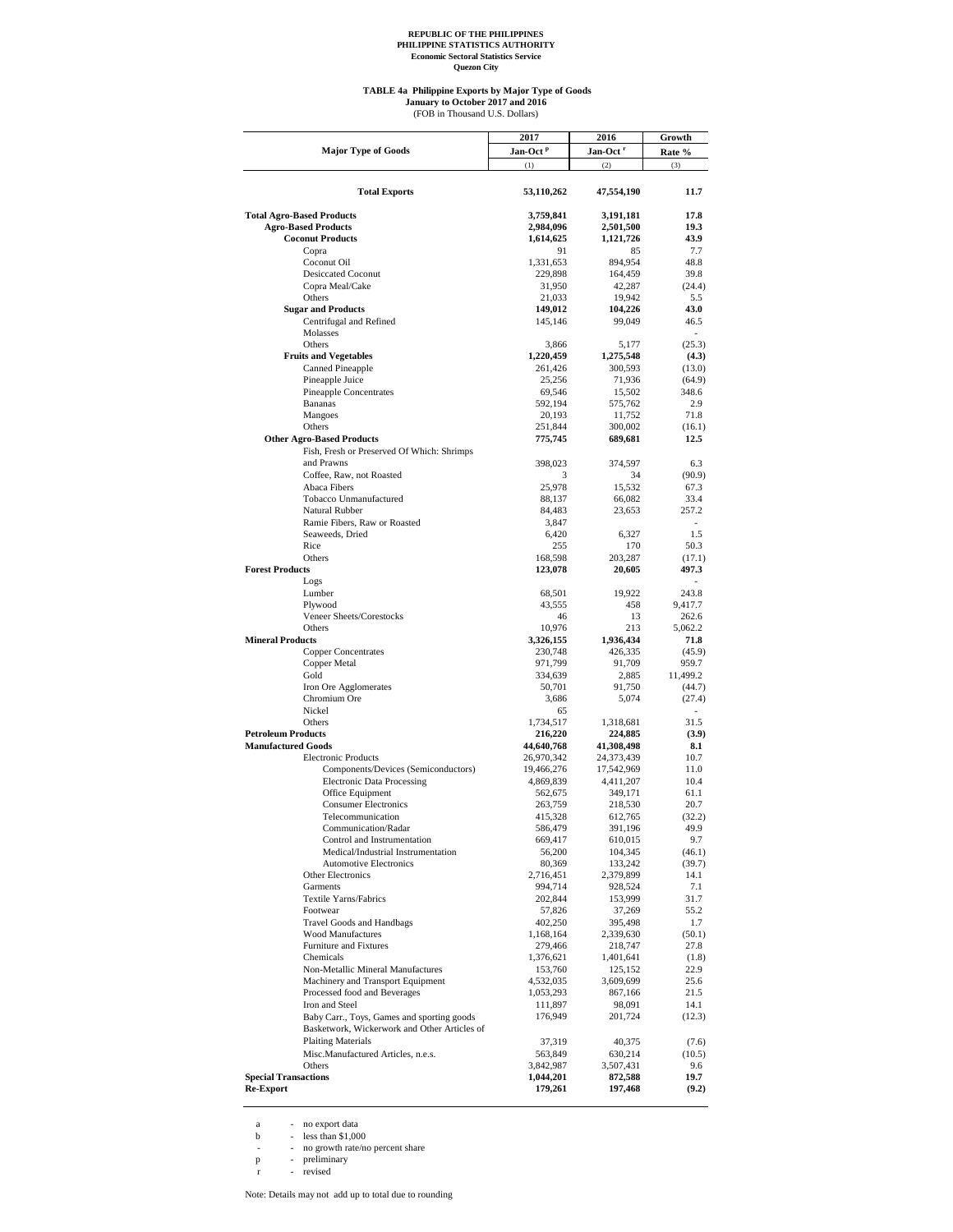# **TABLE 5 Philippine Imports by Major Type of Goods**

October 2017 and 2016<br>(FOB in Thousand U.S. Dollars)

|                                                | 2017                 |                          | 2016                 | Growth     |                          |
|------------------------------------------------|----------------------|--------------------------|----------------------|------------|--------------------------|
| <b>Major Type of Goods</b>                     | October <sup>P</sup> | $\%$ Share               | October <sup>r</sup> | $\%$ Share | Rate %                   |
|                                                | (1)                  | (2)                      | (3)                  | (4)        | (5)                      |
| <b>Total Imports</b>                           | 8,211,216            | 100.0                    | 7,260,092            | 100.0      | 13.1                     |
| <b>Capital Goods</b>                           | 2,667,028            | 32.5                     | 2,598,902            | 35.8       | 2.6                      |
| Power Generating and Specialized Machines      | 620,695              | 7.6                      | 651,563              | 9.0        | (4.7)                    |
| Office and EDP Machines                        | 299,551              | 3.6                      | 250,654              | 3.5        | 19.5                     |
| Telecommunication Eqpt.and Elect. Mach.        | 1,241,233            | 15.1                     | 965,665              | 13.3       | 28.5                     |
| Land Transport Eqpt. excl. Passenger Cars and  |                      |                          |                      |            |                          |
| Motorized cycle                                | 230,170              | 2.8                      | 222,778              | 3.1        | 3.3                      |
| Aircraft, Ships and Boats                      | 134,139              | 1.6                      | 381,543              | 5.3        | (64.8)                   |
| Prof.Sci.and Cont. Inst., Photographic Eqpt.   |                      |                          |                      |            |                          |
| and Optical Goods                              | 141,240              | 1.7                      | 126,700              | 1.7        | 11.5                     |
| <b>Raw Materials and Intermediate Goods</b>    | 3,212,504            | 39.1                     | 2,629,798            | 36.2       | 22.2                     |
| <b>Unprocessed Raw Materials</b>               | 324,664              | 4.0                      | 208,493              | 2.9        | 55.7                     |
| Wheat                                          | 97,670               | 1.2                      | 102,853              | 1.4        | (5.0)                    |
| Corn                                           | 5,140                | 0.1                      | 9,284                | 0.1        | (44.6)                   |
| Unmilled cereals excl. rice and corn           | 650                  | 0.0                      | 653                  | 0.0        | (0.5)                    |
| Crude materials, inedible                      | 203,299              | 2.5                      | 84,671               | 1.2        | 140.1                    |
| Pulp and waste paper                           | 6,957                | 0.1                      | 5,392                | 0.1        | 29.0                     |
| Cotton                                         | 1,121                | 0.0                      | 1,132                | 0.0        | (0.9)                    |
| Syn. Fibers                                    | 6,101                | 0.1                      | 9,076                | 0.1        | (32.8)                   |
| Metalliferous ores                             | 143,548              | 1.7                      | 17,594               | 0.2        | 715.9                    |
| Others                                         | 45,572               | 0.6                      | 51,478               | 0.7        | (11.5)                   |
| Tobacco, unmanufactured                        | 17,906               | 0.2                      | 11,032               | 0.2        | 62.3                     |
| Semi-Processed Raw Materials                   | 2,887,840            | 35.2                     | 2,421,305            | 33.4       | 19.3                     |
| Feeding stuffs for animals                     | 90,845               | 1.1                      | 126,861              | 1.7        | (28.4)                   |
| Animal and vegetable oils and fats             | 101,764              | 1.2                      | 83,233               | 1.1        | 22.3                     |
| Chemical                                       | 770,193              | 9.4                      | 663,441              | 9.1        | 16.1                     |
| Chemical compounds                             | 176,704              | 2.2                      | 125,918              | 1.7        | 40.3                     |
| Medicinal and pharmaceutical chem.             | 138,886              | 1.7                      | 105,592              | 1.5        | 31.5                     |
| Urea                                           | 17,406               | 0.2                      | 8,554                | 0.1        | 103.5                    |
| Fertilizer excl. urea                          | 20,864               | 0.3                      | 15,857               | 0.2        | 31.6                     |
| Artificial resins                              | 187,755              | 2.3                      | 187,701              | 2.6        | 0.0                      |
| Others                                         | 228,580              | 2.8                      | 219,819              | 3.0        | 4.0                      |
| Manufactured goods                             | 1,125,954            | 13.7                     | 848,919              | 11.7       | 32.6                     |
| Paper and paper products                       | 104,491              | 1.3                      | 80,002               | 1.1        | 30.6                     |
| Textile yarn, fabrics and made-up articles     | 105,146              | 1.3                      | 98,867               | 1.4        | 6.4                      |
| Non-metallic mineral manufactures              | 103,739              | 1.3                      | 95,453               | 1.3        | 8.7                      |
| Iron and steel                                 | 438,380              | 5.3                      | 278,676              | 3.8        | 57.3                     |
| Non-ferrous metals                             | 114,631              | 1.4                      | 88,345               | 1.2        | 29.8                     |
| Metal products                                 | 160,297              | 2.0                      | 119,816              | 1.7        | 33.8                     |
| Others                                         | 99,270               | 1.2                      | 87,758               | 1.2        | 13.1                     |
| Embroideries                                   | 3,018                | $0.0\,$                  | 5,933                | 0.1        | (49.1)                   |
| Mat/Acc for the mftr. of elect. eqpt.          | 796,065              | 9.7                      | 692,918              | 9.5        | 14.9                     |
| Iron ore, not agglomerated                     |                      | $\overline{\phantom{a}}$ |                      | $\sim$     | $\overline{\phantom{0}}$ |
| Mineral Fuels, Lubricant and Related Materials | 815,000              | 9.9                      | 703,113              | 9.7        | 15.9                     |
| Coal, Coke                                     | 138,533              | 1.7                      | 97,565               | 1.3        | 42.0                     |
| Petroleum crude                                | 253,272              | 3.1                      | 169,678              | 2.3        | 49.3                     |
| Others                                         | 423,194              | 5.2                      | 435,870              | 6.0        | (2.9)                    |
| <b>Consumer Goods</b>                          | 1,477,787            | 18.0                     | 1,287,695            | 17.7       | 14.8                     |
| Durable                                        | 946,978              | 11.5                     | 748,286              | 10.3       | 26.6                     |
| Passenger cars and motorized cycle             | 562,819              | 6.9                      | 452,775              | 6.2        | 24.3                     |
| Home appliances                                | 83,538               | 1.0                      | 75,171               | 1.0        | 11.1                     |
| Misc. manufactures                             | 300,621              | 3.7                      | 220,340              | 3.0        | 36.4                     |
| Non-Durable                                    | 530,809              | 6.5                      | 539,409              | 7.4        | (1.6)                    |
| Food and live animals chiefly for food         | 453,064              | 5.5                      | 481,498              | 6.6        | (5.9)                    |
| Dairy products                                 | 49,109               | 0.6                      | 53,919               | 0.7        | (8.9)                    |
| Fish and fish preparation                      | 39,464               | 0.5                      | 34,694               | 0.5        | 13.7                     |
| Rice                                           | 19,924               | 0.2                      | 50,911               | 0.7        | (60.9)                   |
| Fruits and vegetables                          | 66,025               | 0.8                      | 61,409               | 0.8        | 7.5                      |
| Others                                         | 278,542              | 3.4                      | 280,565              | 3.9        | (0.7)                    |
| Beverages and tobacco mfture.                  | 32,311               | 0.4                      | 28,575               | 0.4        | 13.1                     |
| Articles of apparel, access.                   | 45,435               | 0.6                      | 29,336               | 0.4        | 54.9                     |
| <b>Special Transactions</b>                    | 38,897               | $0.5\,$                  | 40,585               | 0.6        | (4.2)                    |
| Articles temporarily imported and exported     | 6,284                | $0.1\,$                  | 4,534                | 0.1        | 38.6                     |
| Others                                         | 32,613               | 0.4                      | 36,051               | 0.5        | (9.5)                    |

Note: Details may not add up to total due to rounding. p - Preliminary r - Revised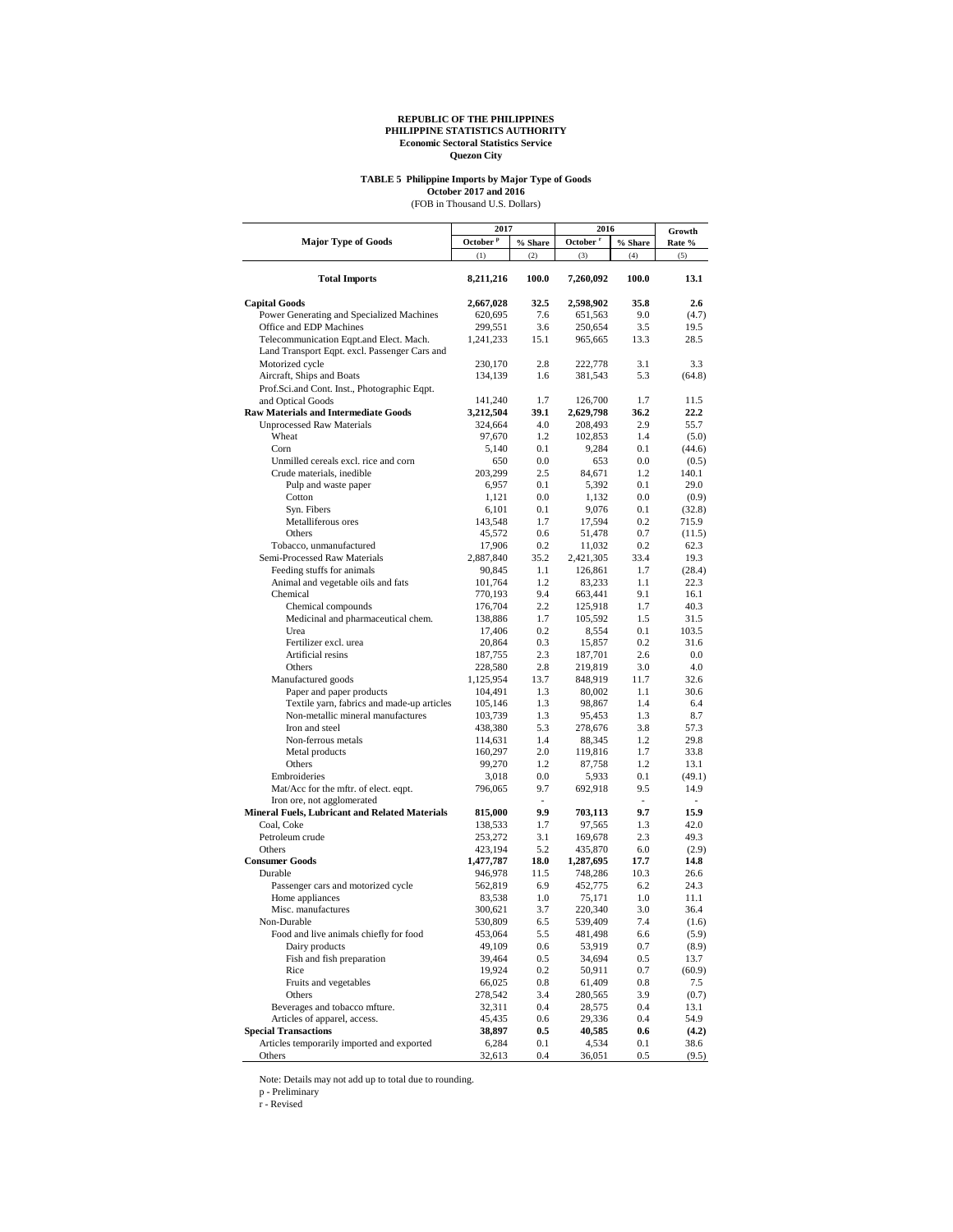## **TABLE 5a Philippine Imports by Major Type of Goods**

(FOB Value in Thousand U.S. Dollars) **January to October 2017 and 2016**

|                                                       | 2017                 | 2016                 | Growth<br>Rate % |  |
|-------------------------------------------------------|----------------------|----------------------|------------------|--|
| <b>Major Type of Goods</b>                            | Jan-Oct <sup>p</sup> | Jan-Oct <sup>r</sup> |                  |  |
|                                                       | (1)                  | (2)                  | (3)              |  |
|                                                       |                      |                      |                  |  |
| <b>Total Imports</b>                                  | 75,059,695           | 69,297,853           | 8.3              |  |
| <b>Capital Goods</b>                                  | 24,199,017           | 23,601,103           | 2.5              |  |
| Power Generating and Specialized Machines             | 6,179,380            | 6,312,526            | (2.1)            |  |
| Office and EDP Machines                               | 2,539,449            | 2,449,928            | 3.7              |  |
| Telecommunication Eqpt.and Elect. Mach.               | 10,602,600           | 10,153,572           | 4.4              |  |
| Land Transport Eqpt. excl. Passenger Cars and         |                      |                      |                  |  |
| Motorized cycle                                       | 2,152,638            | 2,054,705            | 4.8              |  |
| Aircraft, Ships and Boats                             | 1,397,793            | 1,452,114            | (3.7)            |  |
| Prof.Sci.and Cont. Inst., Photographic Eqpt.          |                      |                      |                  |  |
| and Optical Goods                                     | 1,327,158            | 1,178,259            | 12.6             |  |
| <b>Raw Materials and Intermediate Goods</b>           | 29,090,605           | 26,581,469           | 9.4<br>65.8      |  |
| <b>Unprocessed Raw Materials</b><br>Wheat             | 3,516,925<br>952,015 | 2,121,180<br>912,894 | 4.3              |  |
| Corn                                                  | 96,743               | 155,300              | (37.7)           |  |
| Unmilled cereals excl. rice and corn                  | 6,347                | 8,955                | (29.1)           |  |
| Crude materials, inedible                             | 2,316,337            | 902,145              | 156.8            |  |
| Pulp and waste paper                                  | 71,206               | 69,494               | 2.5              |  |
| Cotton                                                | 24,888               | 12,387               | 100.9            |  |
| Syn. Fibers                                           | 56,489               | 64,720               | (12.7)           |  |
| Metalliferous ores                                    | 1,631,809            | 201,952              | 708.0            |  |
| Others                                                | 531,944              | 553,593              | (3.9)            |  |
| Tobacco, unmanufactured                               | 145,484              | 141,886              | 2.5              |  |
| Semi-Processed Raw Materials                          | 25,573,679           | 24,460,289           | 4.6              |  |
| Feeding stuffs for animals                            | 933,428              | 1,142,002            | (18.3)           |  |
| Animal and vegetable oils and fats                    | 871,111              | 717,853              | 21.3             |  |
| Chemical                                              | 7,517,885            | 7,108,007            | 5.8              |  |
| Chemical compounds                                    | 1,484,077            | 1,314,617            | 12.9             |  |
| Medicinal and pharmaceutical chem.                    | 1,417,316            | 1,257,541            | 12.7             |  |
| Urea                                                  | 175,794              | 171,463              | 2.5              |  |
| Fertilizer excl. urea                                 | 244,556              | 230,191              | 6.2              |  |
| Artificial resins                                     | 1,852,501            | 1,865,288            | (0.7)            |  |
| Others                                                | 2,343,641            | 2,268,907            | 3.3              |  |
| Manufactured goods                                    | 9,563,555            | 8,486,705            | 12.7             |  |
| Paper and paper products                              | 952,102              | 876,285              | 8.7              |  |
| Textile yarn, fabrics and made-up articles            | 882,895              | 924,518              | (4.5)            |  |
| Non-metallic mineral manufactures                     | 1,029,065            | 998,758              | 3.0              |  |
| Iron and steel                                        | 3,401,731            | 2,771,356            | 22.7             |  |
| Non-ferrous metals                                    | 951,980              | 847,078              | 12.4             |  |
| Metal products<br>Others                              | 1,394,815<br>950,966 | 1,203,543<br>865,166 | 15.9<br>9.9      |  |
| Embroideries                                          | 50,175               | 49,940               | 0.5              |  |
| Mat/Acc for the mftr. of elect. eqpt.                 | 6,637,524            | 6,955,783            | (4.6)            |  |
| Iron ore, not agglomerated                            |                      |                      | ÷.               |  |
| <b>Mineral Fuels, Lubricant and Related Materials</b> | 8,514,193            | 6,589,651            | 29.2             |  |
| Coal, Coke                                            | 1,114,456            | 781,901              | 42.5             |  |
| Petroleum crude                                       | 2,749,262            | 2,327,327            | 18.1             |  |
| Others                                                | 4,650,475            | 3,480,423            | 33.6             |  |
| <b>Consumer Goods</b>                                 | 12,942,340           | 12,079,628           | 7.1              |  |
| Durable                                               | 7,492,839            | 6,786,893            | 10.4             |  |
| Passenger cars and motorized cycle                    | 4,406,899            | 3,978,689            | 10.8             |  |
| Home appliances                                       | 642,654              | 603,904              | 6.4              |  |
| Misc. manufactures                                    | 2,443,286            | 2,204,299            | 10.8             |  |
| Non-Durable                                           | 5,449,501            | 5,292,735            | 3.0              |  |
| Food and live animals chiefly for food                | 4,812,276            | 4,708,765            | 2.2              |  |
| Dairy products                                        | 760,251              | 666,522              | 14.1             |  |
| Fish and fish preparation                             | 393,108              | 321,682              | 22.2             |  |
| Rice                                                  | 248,410              | 234,292              | 6.0              |  |
| Fruits and vegetables                                 | 609,681              | 590,309              | 3.3              |  |
| Others                                                | 2,800,827            | 2,895,960            | (3.3)            |  |
| Beverages and tobacco mfture.                         | 254,264              | 241,824              | 5.1              |  |
| Articles of apparel, access.                          | 382,960              | 342,147              | 11.9             |  |
| <b>Special Transactions</b>                           | 313,540              | 446,001              | (29.7)           |  |
| Articles temporarily imported and exported<br>Others  | 49,517               | 70,387               | (29.7)<br>(29.7) |  |
|                                                       | 264,024              | 375,614              |                  |  |

Note: Details may not add up to total due to rounding. p - Preliminary r - Revised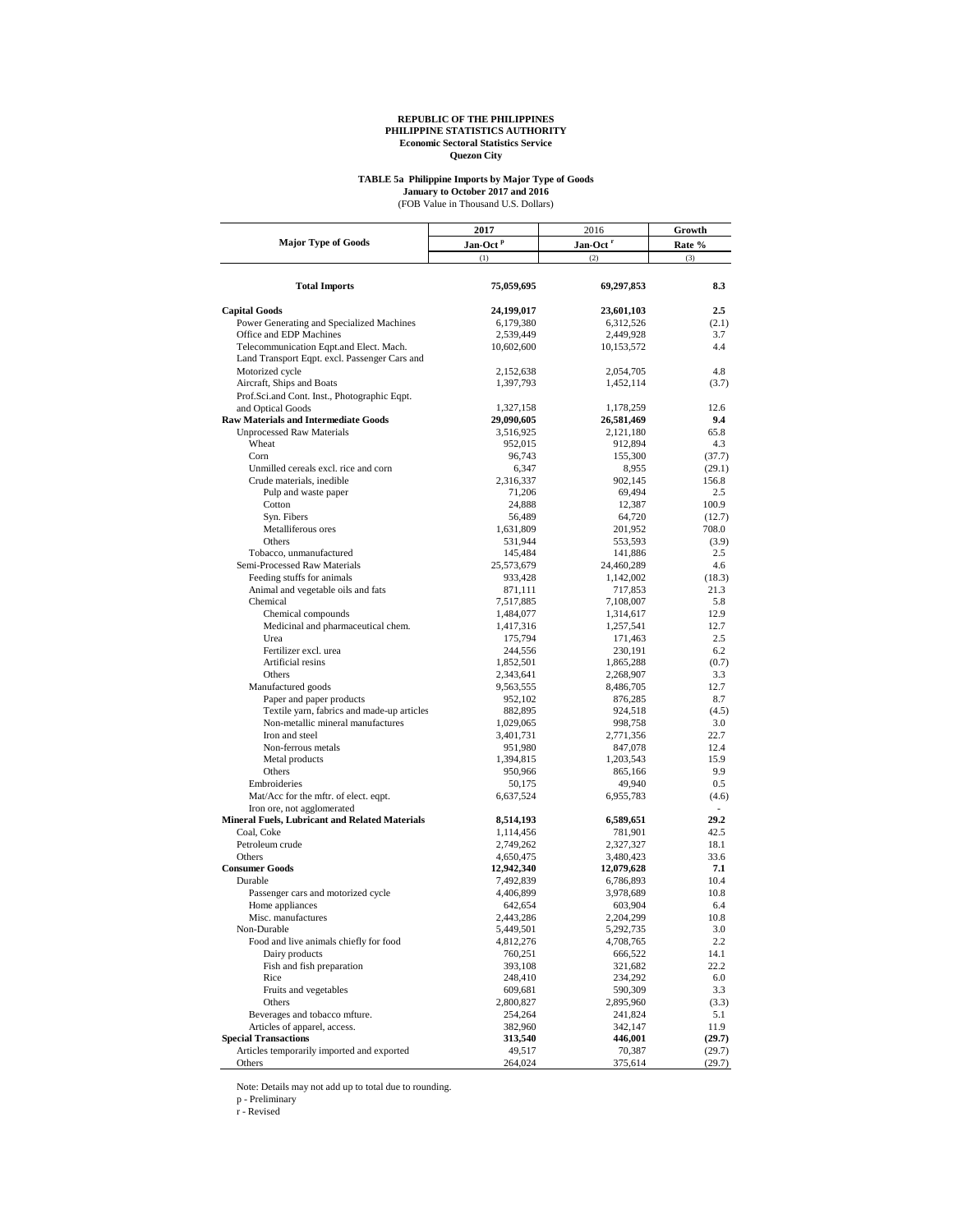### **REPUBLIC OF THE PHILIPPINES**

## **PHILIPPINE STATISTICS AUTHORITY**

#### **Economic Sectoral Statistics Service**

**Quezon City**

## **TABLE 6 Philippine Export Statistics from the Top Ten Countries: October 2017 and 2016**

(FOB Value in Million U.S.Dollars)

|                |                                        |                      | 2017    |                      |         | 2016                 |         |                      |         |                | Annual Growth Rate (%) |
|----------------|----------------------------------------|----------------------|---------|----------------------|---------|----------------------|---------|----------------------|---------|----------------|------------------------|
|                | <b>Countries</b>                       | October <sup>p</sup> | % Share | Jan-Oct <sup>p</sup> | % Share | October <sup>r</sup> | % Share | Jan-Oct <sup>r</sup> | % Share | <b>Current</b> | Cumulative             |
|                |                                        | (1)                  | (2)     | (3)                  | (4)     | (5)                  | (6)     | (7)                  | (8)     | (9)            | (10)                   |
|                | <b>Total Exports</b>                   | 5,366.46             | 100.0   | 53,110.26            | 100.0   | 5,036.08             | 100.0   | 47,554.19            | 100.0   | 6.6            | 11.7                   |
|                | <b>Top 10 Countries Total</b>          | 4,473.02             | 83.4    | 43,155.33            | 81.3    | 4,231.18             | 84.0    | 39,761.80            | 83.6    | 5.7            | 8.5                    |
|                | Japan $1/$                             | 871.36               | 16.2    | 8,783.35             | 16.5    | 1,002.56             | 19.9    | 9,789.09             | 20.6    | (13.1)         | (10.3)                 |
| 2              | Hong Kong                              | 758.87               | 14.1    | 7,076.91             | 13.3    | 544.11               | 10.8    | 5,378.70             | 11.3    | 39.5           | 31.6                   |
| $\mathcal{R}$  | United States Of America <sup>2/</sup> | 748.83               | 14.0    | 7.789.42             | 14.7    | 772.87               | 15.3    | 7,458.26             | 15.7    | (3.1)          | 4.4                    |
| $\overline{4}$ | China, People's Republic of            | 671.97               | 12.5    | 5,834.98             | 11.0    | 630.71               | 12.5    | 5,195.72             | 10.9    | 6.5            | 12.3                   |
| 5              | Singapore                              | 349.37               | 6.5     | 3,194.08             | 6.0     | 329.74               | 6.5     | 3,224.88             | 6.8     | 6.0            | (1.0)                  |
| 6              | Korea, Republic of                     | 230.00               | 4.3     | 2,170.06             | 4.1     | 228.08               | 4.5     | 1,721.34             | 3.6     | 0.8            | 26.1                   |
|                | Germany                                | 223.21               | 4.2     | 2,175.42             | 4.1     | 181.91               | 3.6     | 1,984.06             | 4.2     | 22.7           | 9.6                    |
| 8              | Netherlands                            | 215.14               | 4.0     | 2,048.32             | 3.9     | 161.60               | 3.2     | 1,464.87             | 3.1     | 33.1           | 39.8                   |
| 9              | Thailand                               | 203.63               | 3.8     | 2,181.12             | 4.1     | 181.04               | 3.6     | 1,809.50             | 3.8     | 12.5           | 20.5                   |
| 10             | Taiwan                                 | 200.63               | 3.7     | 1.901.66             | 3.6     | 198.57               | 3.9     | 1,735.36             | 3.6     | 1.0            | 9.6                    |
|                | <b>Other Countries</b>                 | 893.44               | 16.6    | 9,954.93             | 18.7    | 804.90               | 16.0    | 7,792.39             | 16.4    | 11.0           | 27.8                   |
| 11             | Malaysia $^{3\prime}$                  | 144.41               | 2.7     | 1,290.58             | 2.4     | 123.18               | 2.4     | 964.15               | 2.0     | 17.2           | 33.9                   |
| 12             | Vietnam                                | 87.16                | 1.6     | 723.36               | 1.4     | 76.85                | 1.5     | 607.85               | 1.3     | 13.4           | 19.0                   |
| 13             | France                                 | 73.03                | 1.4     | 679.08               | 1.3     | 60.92                | 1.2     | 606.56               | 1.3     | 19.9           | 12.0                   |
| 14             | Indonesia                              | 67.54                | 1.3     | 587.98               | 1.1     | 52.30                | 1.0     | 536.55               | 1.1     | 29.1           | 9.6                    |
| 15             | India                                  | 46.79                | 0.9     | 443.34               | 0.8     | 19.57                | 0.4     | 265.08               | 0.6     | 139.1          | 67.2                   |
| 16             | <b>United Arab Emirates</b>            | 43.18                | 0.8     | 522.19               | 1.0     | 31.83                | 0.6     | 245.04               | 0.5     | 35.6           | 113.1                  |
| 17             | UK Great Britain and N. Ireland        | 40.09                | 0.7     | 401.58               | 0.8     | 39.70                | 0.8     | 427.07               | 0.9     | 1.0            | (6.0)                  |
| 18             | Mexico                                 | 36.75                | 0.7     | 523.47               | 1.0     | 78.36                | 1.6     | 434.46               | 0.9     | (53.1)         | 20.5                   |
| 19             | Australia                              | 36.02                | 0.7     | 380.11               | 0.7     | 30.41                | 0.6     | 384.05               | 0.8     | 18.4           | (1.0)                  |
| 20             | Canada                                 | 33.88                | 0.6     | 436.26               | 0.8     | 45.57                | 0.9     | 449.12               | 0.9     | (25.7)         | (2.9)                  |
| 21             | Others                                 | 284.60               | 5.3     | 3,966.97             | 7.5     | 246.20               | 4.9     | 2,872.48             | 6.0     | 15.6           | 38.1                   |

1/ includes Okinawa

2/ includes Alaska and Hawaii

3/ includes Sabah and Sarawak

p preliminary

r revised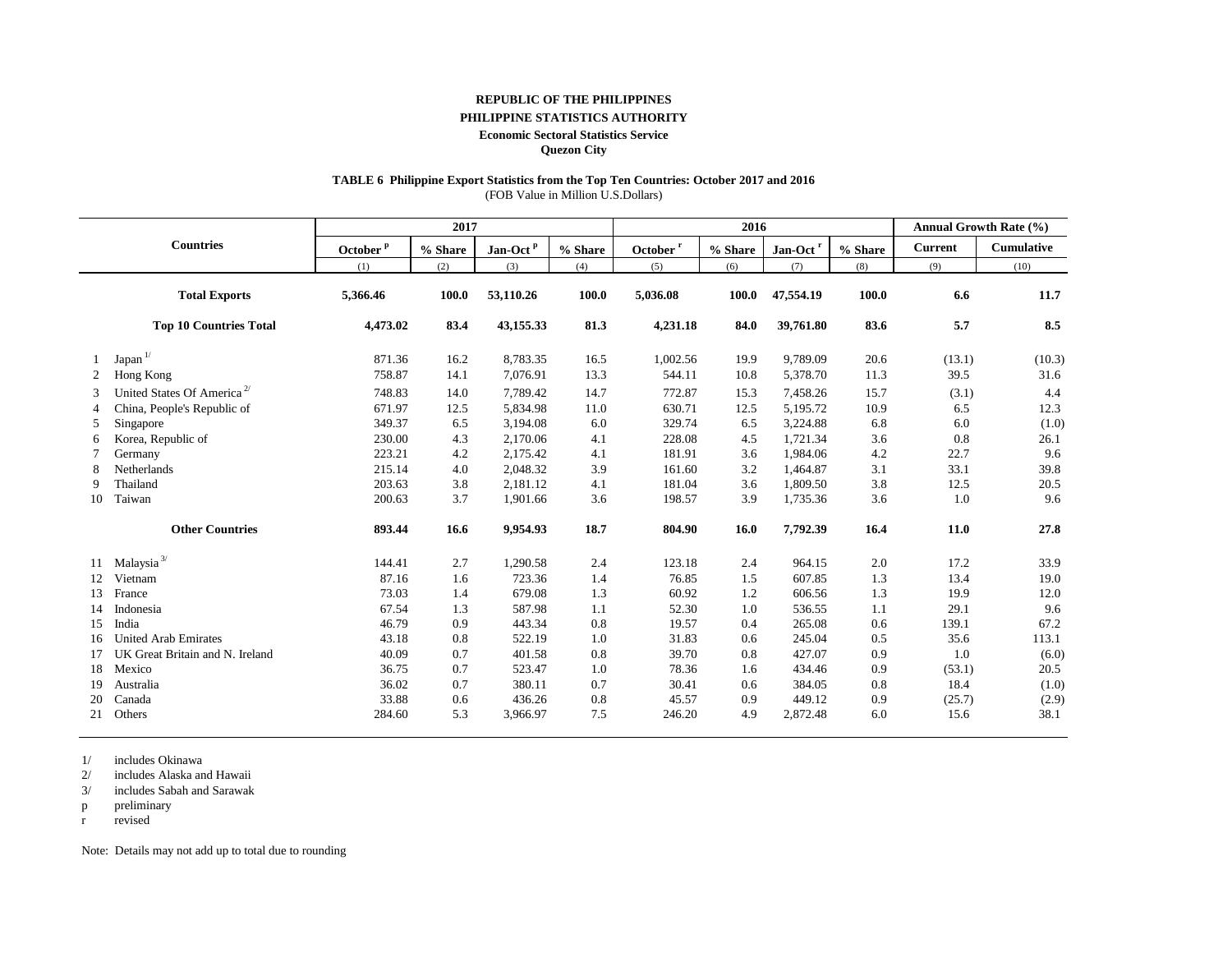### **REPUBLIC OF THE PHILIPPINES**

## **PHILIPPINE STATISTICS AUTHORITY**

#### **Economic Sectoral Statistics Service**

**Quezon City**

## **TABLE 7 Philippine Imports from the Top Ten Countries: October 2017 and 2016**

(FOB Value in Million U.S.Dollars)

|                |                                        |                      | 2017       |                      |         | 2016                 |         |                      |         |                | <b>Annual Growth Rate (%)</b> |
|----------------|----------------------------------------|----------------------|------------|----------------------|---------|----------------------|---------|----------------------|---------|----------------|-------------------------------|
|                | <b>Countries</b>                       | October <sup>p</sup> | $\%$ Share | Jan-Oct <sup>P</sup> | % Share | October <sup>r</sup> | % Share | Jan-Oct <sup>r</sup> | % Share | <b>Current</b> | Cumulative                    |
|                |                                        | (1)                  | (2)        | (3)                  | (4)     | (5)                  | (6)     | (7)                  | (8)     | (9)            | (10)                          |
|                | <b>Total Imports</b>                   | 8,211.22             | 100.0      | 75,059.70            | 100.0   | 7,260.09             | 100.0   | 69,297.85            | 100.0   | 13.1           | 8.3                           |
|                | <b>Top 10 Countries Total</b>          | 6,621.08             | 80.6       | 58,219.70            | 77.6    | 5,657.54             | 77.9    | 54,189.36            | 78.2    | 17.0           | 7.4                           |
|                | China, People's Republic of            | 1,572.31             | 19.1       | 13,486.91            | 18.0    | 1,204.86             | 16.6    | 12,794.12            | 18.5    | 30.5           | 5.4                           |
| 2              | Japan <sup>1</sup>                     | 926.18               | 11.3       | 8,782.61             | 11.7    | 882.12               | 12.2    | 8,123.15             | 11.7    | 5.0            | 8.1                           |
| 3              | Indonesia                              | 663.90               | 8.1        | 5,124.19             | 6.8     | 440.63               | 6.1     | 3,632.92             | 5.2     | 50.7           | 41.0                          |
| $\overline{4}$ | United States Of America <sup>2/</sup> | 663.00               | 8.1        | 5,809.13             | 7.7     | 660.91               | 9.1     | 6,214.47             | 9.0     | 0.3            | (6.5)                         |
| 5              | Korea, Republic of                     | 638.23               | 7.8        | 6,229.87             | 8.3     | 490.53               | 6.8     | 4,541.82             | 6.6     | 30.1           | 37.2                          |
| 6              | Thailand                               | 591.74               | 7.2        | 5,386.73             | 7.2     | 540.38               | 7.4     | 5,473.40             | 7.9     | 9.5            | (1.6)                         |
|                | Taiwan                                 | 487.72               | 5.9        | 3,911.14             | 5.2     | 462.01               | 6.4     | 4,408.14             | 6.4     | 5.6            | (11.3)                        |
| 8              | Singapore                              | 486.36               | 5.9        | 4,462.27             | 5.9     | 527.87               | 7.3     | 4,503.18             | 6.5     | (7.9)          | (0.9)                         |
| 9              | Malaysia <sup>3/</sup>                 | 337.49               | 4.1        | 2,892.48             | 3.9     | 275.27               | 3.8     | 2,848.40             | 4.1     | 22.6           | 1.5                           |
| 10             | Vietnam                                | 254.14               | 3.1        | 2,134.37             | 2.8     | 172.97               | 2.4     | 1,649.78             | 2.4     | 46.9           | 29.4                          |
|                | <b>Other Countries</b>                 | 1,590.14             | 19.4       | 16,840.00            | 22.4    | 1,602.55             | 22.1    | 15,108.49            | 21.8    | (0.8)          | 11.5                          |
| 11             | Hong Kong                              | 221.96               | 2.7        | 2,162.50             | 2.9     | 201.55               | 2.8     | 2,035.75             | 2.9     | 10.1           | 6.2                           |
| 12             | Germany                                | 170.80               | 2.1        | 1,623.33             | 2.2     | 378.63               | 5.2     | 1,678.74             | 2.4     | (54.9)         | (3.3)                         |
| 13             | India                                  | 160.82               | 2.0        | 1,245.35             | 1.7     | 113.20               | 1.6     | 1,228.65             | 1.8     | 42.1           | 1.4                           |
| 14             | Kuwait                                 | 88.79                | 1.1        | 844.62               | 1.1     | 68.30                | 0.9     | 800.74               | 1.2     | 30.0           | 5.5                           |
| 15             | Australia                              | 81.58                | 1.0        | 1,453.16             | 1.9     | 77.11                | 1.1     | 731.15               | 1.1     | 5.8            | 98.8                          |
| 16             | <b>Russian Federation</b>              | 73.25                | 0.9        | 316.32               | 0.4     | 6.41                 | 0.1     | 155.13               | 0.2     | 1,043.6        | 103.9                         |
| 17             | Canada                                 | 72.14                | 0.9        | 502.42               | 0.7     | 29.11                | 0.4     | 342.77               | 0.5     | 147.8          | 46.6                          |
| 18             | France                                 | 66.09                | 0.8        | 788.12               | 1.0     | 68.20                | 0.9     | 695.58               | 1.0     | (3.1)          | 13.3                          |
| 19             | <b>United Arab Emirates</b>            | 62.93                | 0.8        | 634.15               | 0.8     | 19.14                | 0.3     | 495.53               | 0.7     | 228.7          | 28.0                          |
| 20             | Qatar                                  | 56.84                | 0.7        | 362.67               | 0.5     | 8.02                 | 0.1     | 177.20               | 0.3     | 608.9          | 104.7                         |
| 21             | Others                                 | 534.94               | 6.5        | 6,907.37             | 9.2     | 632.90               | 8.7     | 6,767.26             | 9.8     | (15.5)         | 2.1                           |

1/ includes Okinawa

2/ includes Alaska and Hawaii

3/ includes Sabah and Sarawak

p preliminary

r revised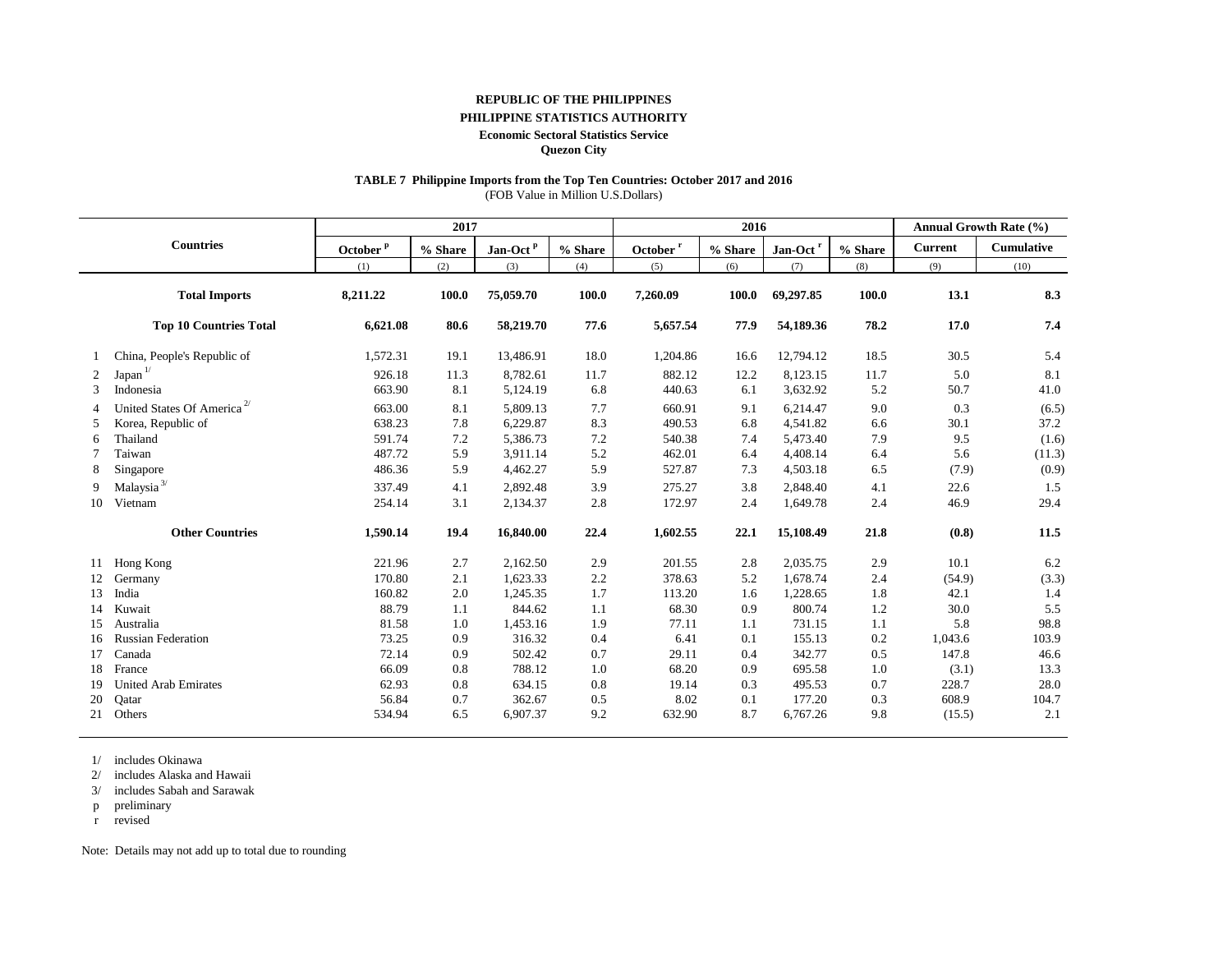#### **TABLE 8 Balance of Trade by Major Trading Partners: October 2017** (FOB Value in Million U.S. Dollars)

| <b>Countries</b>                             |                                                                                                                              | <b>Total Trade</b>                                                         | Imports <sup>p</sup>                                                   | Exports <sup>r</sup>                                                 | <b>Balance of Trade in Goods</b>                                                   |  |
|----------------------------------------------|------------------------------------------------------------------------------------------------------------------------------|----------------------------------------------------------------------------|------------------------------------------------------------------------|----------------------------------------------------------------------|------------------------------------------------------------------------------------|--|
|                                              |                                                                                                                              | (1)                                                                        | (2)                                                                    | (3)                                                                  | (4)                                                                                |  |
|                                              | <b>Total</b>                                                                                                                 | 13,577.68                                                                  | 8,211.22                                                               | 5,366.46                                                             | (2,844.75)                                                                         |  |
|                                              | China, People's Republic of                                                                                                  | 2,244.29                                                                   | 1,572.31                                                               | 671.97                                                               | (900.34)                                                                           |  |
| 2                                            | Japan <sup>1/</sup>                                                                                                          | 1,797.54                                                                   | 926.18                                                                 | 871.36                                                               | (54.82)                                                                            |  |
| 3<br>4                                       | United States Of America <sup>2/</sup><br>Hong Kong                                                                          | 1,411.83<br>980.83                                                         | 663.00<br>221.96                                                       | 748.83<br>758.87                                                     | 85.83<br>536.91                                                                    |  |
| 5                                            | Korea, Republic of                                                                                                           | 868.24                                                                     | 638.23                                                                 | 230.00                                                               | (408.23)                                                                           |  |
| 6<br>8<br>9<br>10<br>11                      | Singapore<br>Thailand<br>Indonesia<br>Taiwan<br>Malaysia $^{3\prime}$<br>Germany                                             | 835.73<br>795.37<br>731.44<br>688.35<br>481.90<br>394.01                   | 486.36<br>591.74<br>663.90<br>487.72<br>337.49<br>170.80               | 349.37<br>203.63<br>67.54<br>200.63<br>144.41<br>223.21              | (136.99)<br>(388.10)<br>(596.35)<br>(287.09)<br>(193.08)<br>52.42                  |  |
| 12<br>13                                     | Vietnam<br><b>Netherlands</b>                                                                                                | 341.30<br>257.62                                                           | 254.14<br>42.48                                                        | 87.16<br>215.14                                                      | (166.99)<br>172.66                                                                 |  |
| 14<br>15<br>16<br>17<br>18<br>19<br>20<br>21 | India<br>France<br>Australia<br><b>United Arab Emirates</b><br>Canada<br>Kuwait<br>UK Great Britain and N. Ireland<br>Others | 207.61<br>139.11<br>117.60<br>106.11<br>106.02<br>92.37<br>88.81<br>891.61 | 160.82<br>66.09<br>81.58<br>62.93<br>72.14<br>88.79<br>48.72<br>573.83 | 46.79<br>73.03<br>36.02<br>43.18<br>33.88<br>3.57<br>40.09<br>317.78 | (114.03)<br>6.94<br>(45.56)<br>(19.76)<br>(38.26)<br>(85.22)<br>(8.62)<br>(256.06) |  |
|                                              |                                                                                                                              |                                                                            |                                                                        |                                                                      |                                                                                    |  |

1/ includes Okinawa

2/ includes Alaska and Hawaii

3/ includes Sabah and Sarawak

p preliminary

r revised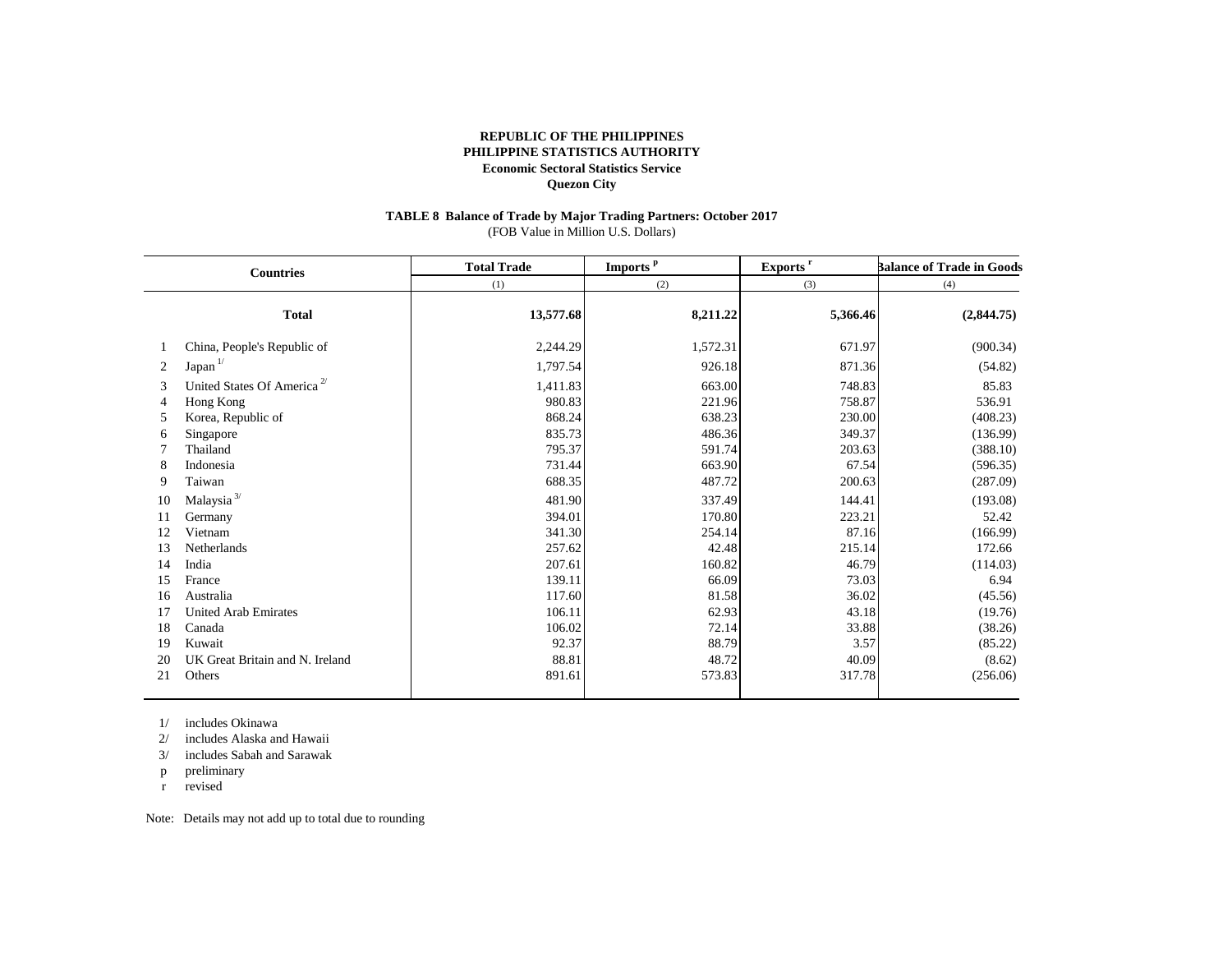# **TABLE 9 Philippine Export Statistics by Selected Economic Bloc: October 2017 and 2016**

(FOB Value in Million U.S. Dollars)

|   |                                                |             | 2017    |            |         | 2016                 |         |                      | <b>Annual Growth Rate (%)</b> |                |                    |
|---|------------------------------------------------|-------------|---------|------------|---------|----------------------|---------|----------------------|-------------------------------|----------------|--------------------|
|   | <b>Economic Bloc</b>                           | October $P$ | % Share | $Jan-Octp$ | % Share | October <sup>1</sup> | % Share | Jan-Oct <sup>r</sup> | % Share                       | <b>Current</b> | <b>Cummulative</b> |
|   |                                                | (1)         | (2)     | (3)        | (4)     | (5)                  | (6)     | (7)                  | (8)                           | (9)            | (10)               |
|   | <b>Total Exports</b>                           | 5,366.46    | 100.0   | 53,110.26  | 100.0   | 5.036.08             | 100.0   | 47,554.19            | 100.0                         | 6.6            | 11.7               |
|   | East Asia $^{1/}$                              | 2,736.76    | 51.0    | 25,810.92  | 48.6    | 2,608.55             | 51.8    | 23,881.60            | 50.2                          | 4.9            | 8.1                |
|   | A S E A N <sup>2</sup>                         | 857.30      | 16.0    | 8,020.97   | 15.1    | 766.88               | 15.2    | 7,176.42             | 15.1                          | 11.8           | 11.8               |
| 3 | United States of America <sup>3/</sup>         | 748.83      | 14.0    | 7,789.42   | 14.7    | 772.87               | 15.3    | 7,458.26             | 15.7                          | (3.1)          | 4.4                |
|   | European Union (EU) <sup><math>4/</math></sup> | 677.94      | 12.6    | 7,832.30   | 14.7    | 549.20               | 10.9    | 5,865.58             | 12.3                          | 23.4           | 33.5               |
|   | Others                                         | 345.63      | 6.4     | 3,656.64   | 6.9     | 338.58               | 6.7     | 3,172.33             | 6.7                           | 2.1            | 15.3               |

1/ includes China, Hong Kong, Japan, Macau, Mongolia, N. Korea, S. Korea, Taiwan

2/ includes Brunei Darussalam, Cambodia, Indonesia, Laos, Malaysia, Myanmar, Singapore, Thailand, Vietnam

3/ includes Alaska and Hawaii

includes Austria, Belgium, Bulgaria, Croatia, Cyprus, Czech Republic, Denmark, Estonia, Finland, France, Germany, Greece, Hungary, Ireland, Italy, Latvia, Lithuania,

4/ Luxembourg, Malta, Netherlands, Poland, Portugal, Romania, Slovakia, Slovenia, Spain, Sweden and UK Great Britain

p preliminary

r revised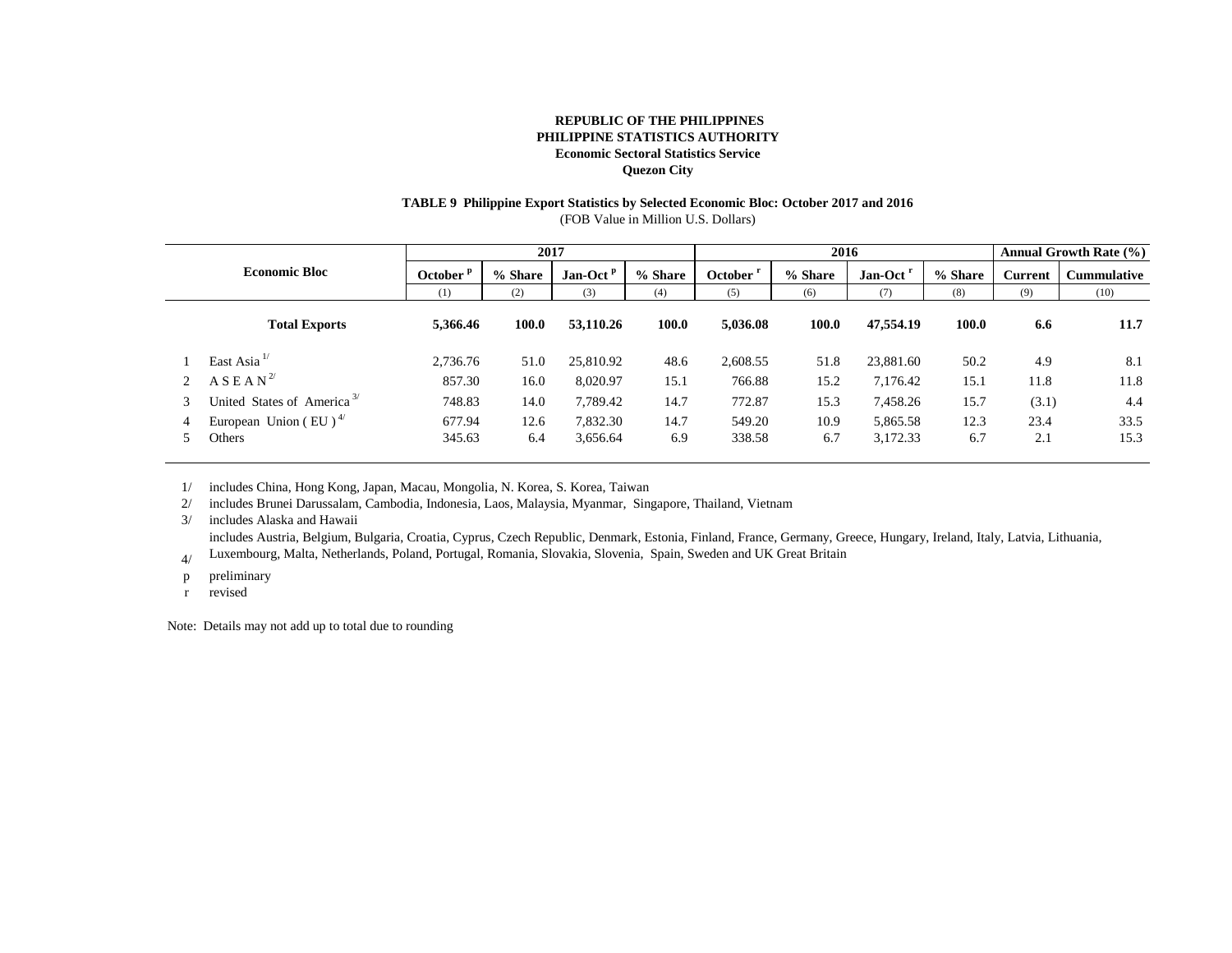## **TABLE 10 Philippine Import Statistics by Selected Economic Bloc: October 2017 and 2016**

(FOB Value in Million U.S. Dollars)

|                                                | 2017     |                    |            | 2016    |          |         | <b>Annual Growth Rate (%)</b> |         |         |                    |
|------------------------------------------------|----------|--------------------|------------|---------|----------|---------|-------------------------------|---------|---------|--------------------|
| <b>Economic Bloc</b>                           |          | % Share            | $Jan-Octp$ | % Share | October  | % Share | Jan-Oct <sup>r</sup>          | % Share | Current | <b>Cummulative</b> |
|                                                |          | (2)                | (3)        | (4)     | (5)      | (6)     | (7)                           | (8)     | (9)     | (10)               |
| <b>Total Imports</b>                           | 8.211.22 | 100.0              | 75,059.70  | 100.0   | 7,260.09 | 100.0   | 69,297.85                     | 100.0   | 13.1    | 8.3                |
| East Asia $^{1/}$                              | 3.848.24 | 46.9               | 34,595.98  | 46.1    | 3,242.57 | 44.7    | 31,976.75                     | 46.1    | 18.7    | 8.2                |
| A S E A N <sup>2</sup>                         | 2,338.14 | 28.5               | 20,088.67  | 26.8    | 1,959.39 | 27.0    | 18,160.68                     | 26.2    | 19.3    | 10.6               |
| United States of America <sup>3/</sup>         | 663.00   | 8.1                | 5,809.13   | 7.7     | 660.91   | 9.1     | 6,214.47                      | 9.0     | 0.3     | (6.5)              |
| European Union (EU) <sup><math>4/</math></sup> | 537.62   | 6.5                | 5,357.94   | 7.1     | 745.19   | 10.3    | 5,586.09                      | 8.1     | (27.9)  | (4.1)              |
| Others                                         | 824.21   | 10.0               | 9,207.98   | 12.3    | 652.04   | 9.0     | 7,359.86                      | 10.6    | 26.4    | 25.1               |
|                                                |          | October $P$<br>(1) |            |         |          |         |                               |         |         |                    |

1/ includes China, Hong Kong, Japan, Macau, Mongolia, N. Korea, S. Korea, Taiwan

2/ includes Brunei Darussalam, Cambodia, Indonesia, Laos, Malaysia, Myanmar, Singapore, Thailand, Vietnam

3/ includes Alaska and Hawaii

4/ includes Austria, Belgium, Bulgaria, Croatia, Cyprus, Czech Republic, Denmark, Estonia, Finland, France, Germany, Greece, Hungary, Ireland, Italy, Latvia, Lithuania, Luxembourg, Malta, Netherlands, Poland, Portugal, Romania, Slovakia, Slovenia, Spain, Sweden and UK Great Britain

p preliminary

r revised